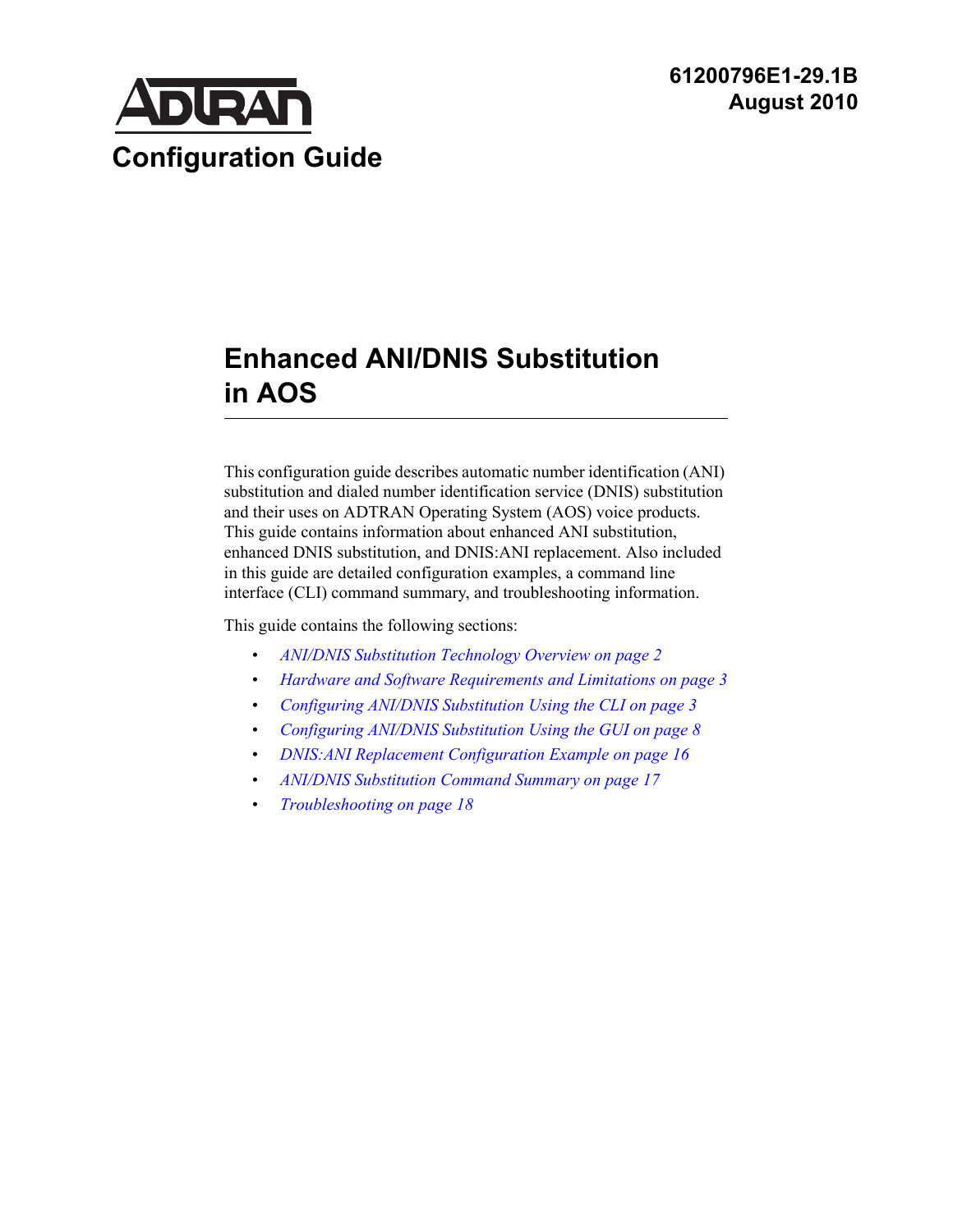## <span id="page-1-0"></span>**ANI/DNIS Substitution Technology Overview**

ANI/DNIS substitution is a method of replacing the original ANI or DNIS call information with user-configured information. This feature is beneficial in controlling the call information that is sent with each call, allowing administrators to control what private party numbers are displayed on public networks. ANI/DNIS substitution is also helpful in managing calls in high-volume call centers, where the information attached to calls can be used to gather data about the call, or used to forward calls to a specific party based on the calling party's ANI and DNIS information.

The ANI information is the calling party's information, and the DNIS information is the called party's information. Both can be substituted or replaced using the AOS ANI/DNIS substitution feature.

To fully understand the benefit of the ANI/DNIS substitution feature, it is important to understand the principles behind ANI and DNIS call information.

## **ANI Overview**

ANI is a service that provides the receiver of a telephone call with the number of the calling phone. For example, ANI is used by emergency dispatchers to quickly respond to an emergency when the caller is unable to report their location. The emergency dispatchers are able to use the two parts of ANI to locate the caller and retrieve the caller's telephone number. The two parts of ANI are its information digits and the calling party's telephone number. The information digits designate class of service (CoS) and are transmitted by dual tone multi-frequency (DTMF) tones or in-band multi-frequency (MF) signaling. This information may sound like caller ID, but it is a separate entity that is transmitted with the phone call, even if caller ID blocking is activated, allowing receivers of the information to determine the calling party's phone number and, in some cases, location.

ANI operates by causing the local switching system to send out (or outpulse) the calling customer's directory number (DN) to equipment that requires this information. This equipment could be a centralized automatic message accounting service, an operator services system, or any other office equipment that requires calling number identification. The location that receives the DN can use it for billing or call routing purposes.

## **DNIS Overview**

DNIS is a service that provides the receiver of a telephone call with the telephone number the calling party dialed. This information is useful in determining how to route an inbound call, especially in call centers with multiple 800 or 900 lines. The DNIS information, typically 4 to 10 digits in length, can help call centers route calls to the appropriate destination based on which number was dialed by the customer.

DNIS operates by passing the DTMF or MF digits to the destination, where the information is read and processed. This information is used in call center programming, operator services systems, or other office equipment.

DNIS and ANI work together to help administrators streamline calls. For example, in a scenario with a fax machine, the DNIS information tells which fax machine is called, and the ANI information tells the fax machine where to send the fax back. If only DNIS digits were delivered, the calling party would have to enter their fax back number and the server would have to analyze the DTMF digits to know where to send the fax. Using a combination of ANI and DNIS is less complex, more efficient, and saves time over using only DNIS information.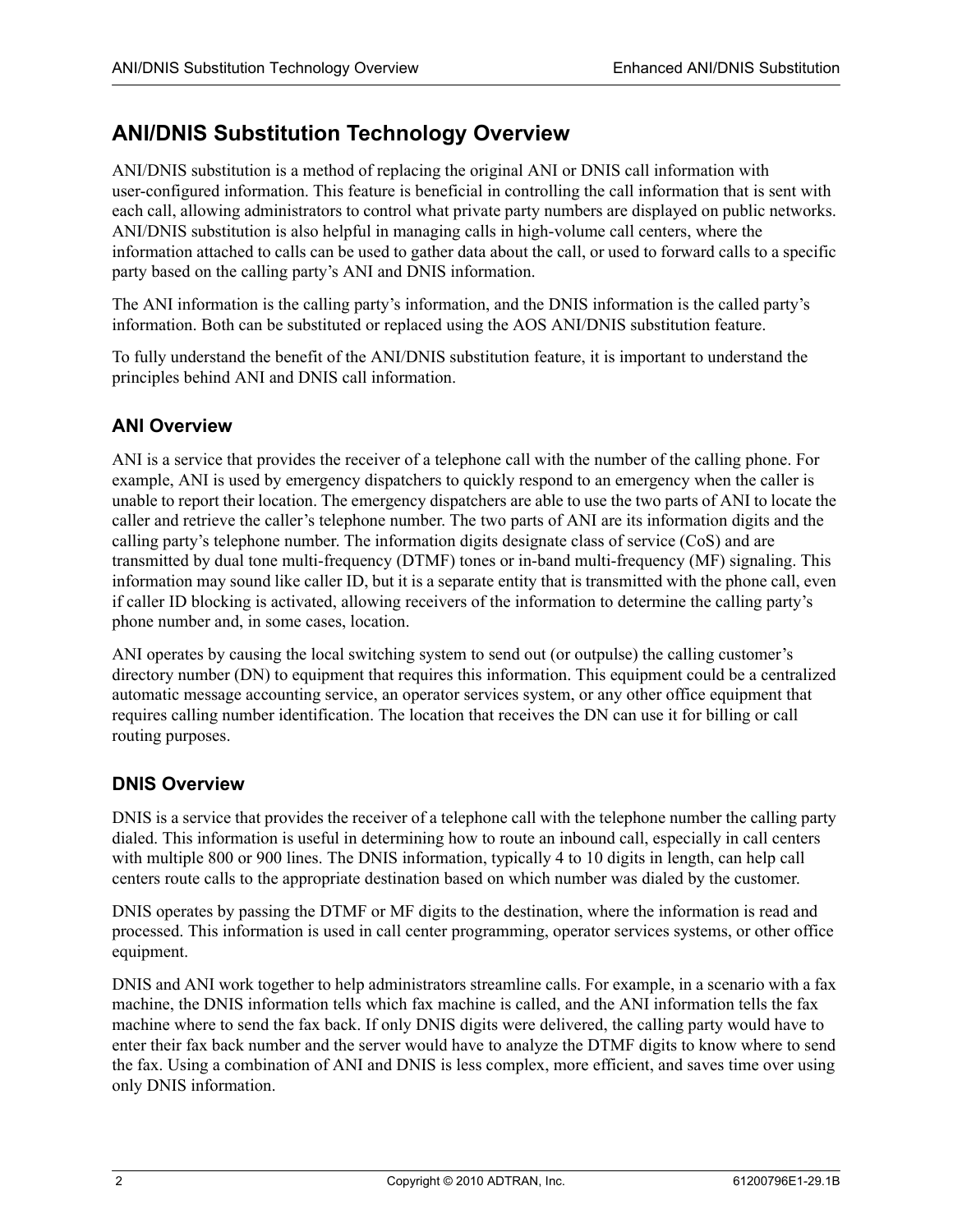### **ANI/DNIS Substitution in AOS**

Enhanced ANI/DNIS substitution is available on all AOS voice products running AOS A2 or higher. A complete list of AOS voice products and the ANI substitution versions supported is located in the section *[Hardware and Software Requirements and Limitations below](#page-2-0)*.

#### **Enhanced ANI/DNIS Substitution**

Enhanced ANI substitution is configured on a per-trunk basis for outbound trunks, and affects both the number and the name (if the trunk supports ANI name information) of the calling party.

DNIS substitution is also configured on a per-trunk basis for outbound trunks. In enhanced ANI/DNIS substitution, DNIS substitution can only affect the number information of the called party.

An additional feature in the enhanced ANI/DNIS substitution is the per-trunk configuration of ANI replacement based on DNIS. This feature is a one-to-one replacement that occurs on outbound trunks that support ANI. Both the name and number of the calling party are optionally affected, but it does not affect the called party information in any way. Before any ANI or DNIS substitutions, the DNIS information is matched against the original DNIS information and then user-configured ANI information replaces the original ANI information.

## <span id="page-2-0"></span>**Hardware and Software Requirements and Limitations**

Enhanced ANI/DNIS substitution is supported in AOS voice products running AOS firmware version A2 or later. These products include the NetVanta 6000 and 7000 Series products and the Total Access 900(e) **Series**.



*Although the NetVanta 7000 Series supports both the traditional and enhanced versions of ANI substitution, it is important to remember that the traditional ANI substitution is configured globally on inbound trunks, and the enhanced ANI substitution is configured on a per-trunk basis for outbound trunks.*

The following trunks support ANI name substitutions: integrated services digital network (ISDN) trunks, Session Initiation Protocol (SIP) trunks, T1 loop start (LS) network trunks, and T1 ground start (GS) network trunks. DNIS name substitution is supported by SIP trunks only.

## <span id="page-2-1"></span>**Configuring ANI/DNIS Substitution Using the CLI**

The following section describes the CLI configuration for the enhanced ANI substitution, DNIS substitution, and DNIS:ANI replacement. Each feature uses a single command to create the substitution.

This configuration information assumes that all trunks, trunk groups, and other necessary network parameters have been configured. For more information about trunk configuration, refer to the configuration guide *NetVanta 7000 Series Trunk Accounts* available on the *AOS Documentation* CD or online at http://kb.adtran.com (article number 1541).

#### **Enhanced ANI Substitution**

Enhanced ANI substitution is enabled by using the **match ani** *<template>* **substitute** *<template>* **name**  *<name>* command from the trunk's configuration mode.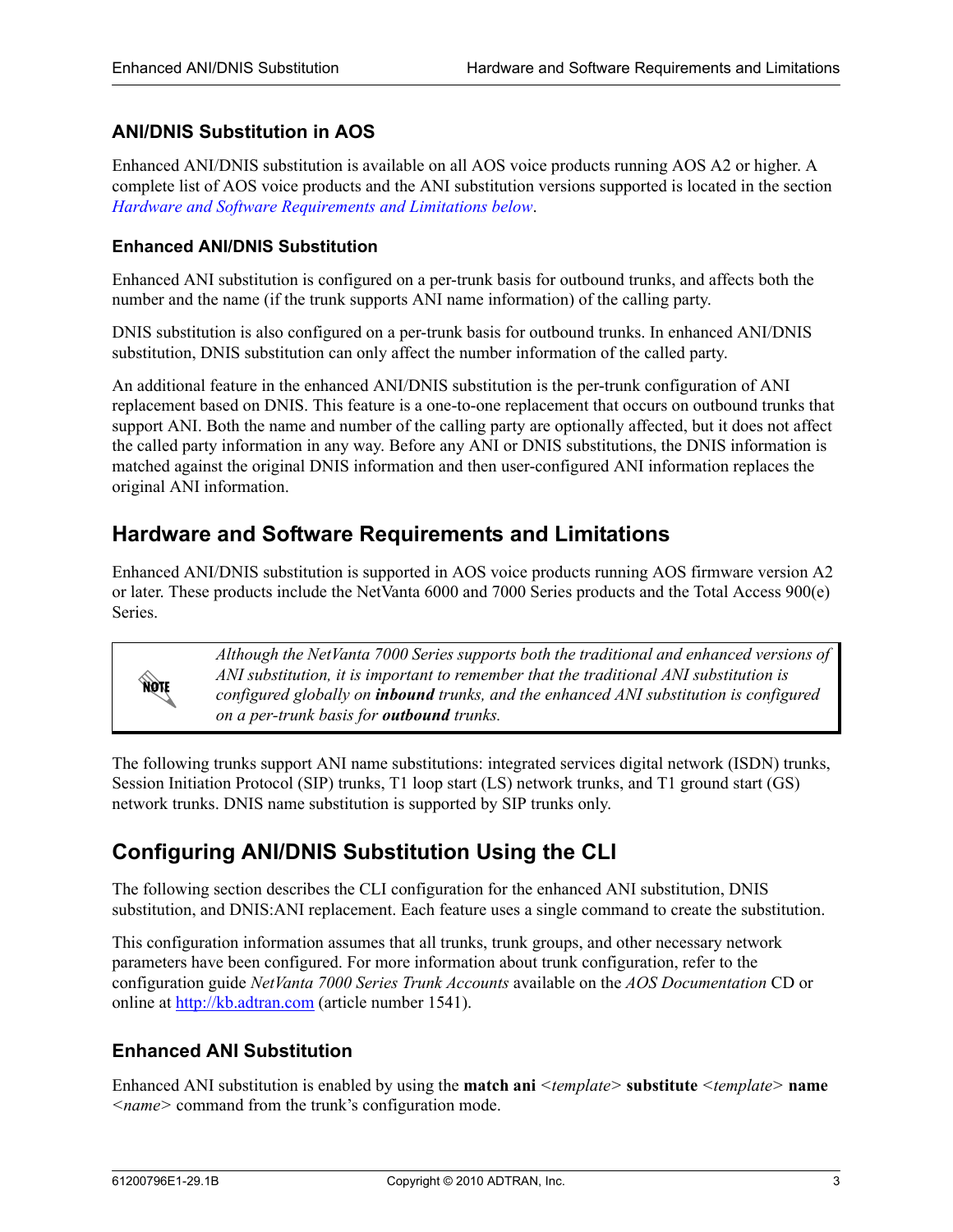The *<template>* parameter refers to the digit and wildcard information you would like to substitute and with what you would like for it to be substituted. The *<template>* parameter is defined in the same way as dial plan entries. The **name** *<name* > is an optional parameter available on trunks that support it.

Wildcards available for use are as follows:

 $0-9$  = Match exact digit only.

 $M =$  Any digit 1 to 8

 $X =$  Any single digit (0 to 9).

 $N =$  Any digit 2 to 9.

**[123]** = Any digit contained in the bracketed list.

 $\$ =$  Any digit

**AQIF** 

*Do not use spaces inside the brackets. Commas are implied between numbers in the brackets.*

The special characters ( ) and + are always ignored in the template. The special character - is ignored in the template unless inside brackets. The following are example template entries using wildcards:

- 1. 555-81XX matches 555-8100 to 555-8199.
- 2. 555-812[012] matches 555-8120 to 555-8122.
- 3. NXX-XXXX matches 7 digits local.
- 4. 1-NXX-NXX-XXXX matches long distance calls in North America.

The CLI also contains helpful information regarding the construction of the template and can be viewed by entering the **match ani** command followed by a question mark. For example, entering the command as follows results in the template input specifications:

#### (config)#**voice trunk T04** (config-T04)#**match ani ?**

Examples and rules of use.

| MATCH#            | SUBST#                 |                                       |
|-------------------|------------------------|---------------------------------------|
| 1) NXX-XXXX       | 256-NXX-XXXX           | (Format a call for 10 digit dialing)  |
| 2) 1-NXX-XXX-XXXX | NXX-XXX-XXXX           | (Format LD call for 10 digit dialing) |
| 3) 1-NXX-NXX-XXXX | 10-10-220-NXX-NXX-XXXX | (Insert a LD call PIC code)           |
| 4) 411            | 256-555-1212           | (Redirect 411 information calls)      |
| $5)$ \$           | 10\$                   | (Prepend a number)                    |
| 6) XXXX\$         |                        | (Strip leading digits)                |

SUBSTITUTE Number Rules -

1) All "," characters are ignored.

- 2) All "[" and "]" brackets must match, no nesting, no wildcards.
- 3) All "[" and "]" brackets may hold digits, commas [1239], [1,2,3,9].
- 4) All "[" and "]" brackets may contain a range [1-39], [1-3,9].
- 5) If using a "\$" wildcard, it must be at the end of the number.
- 6) "X" matches [0-9], "N" matches [2-9].
- 7) A preceding "!" will match the inverse of the template following the "!".
- 8) The "!" is only valid as the first character of a match source template.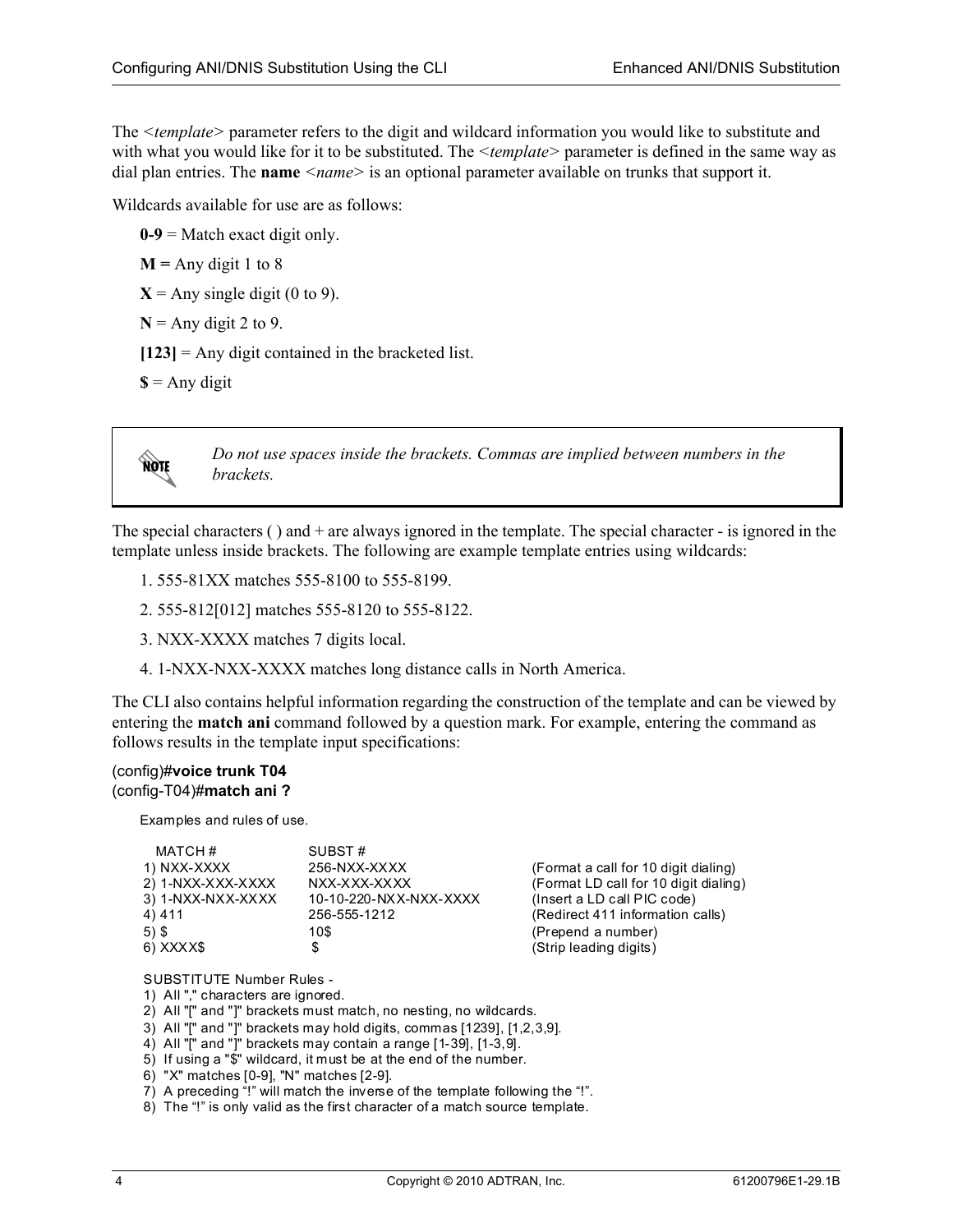To configure enhanced ANI substitution, enter the command at the trunk's configuration mode prompt as follows:

#### (config)#**voice trunk T04** (config-T04)#**match ani 555-81XX substitute 555-8000 name DepartmentA** (config-T04)#

In the preceding example, all numbers from 555-8100 to 555-8199 will have their ANI information replaced with **555-8000** on the ISDN trunk **T04**. The individual name information associated with each of those lines is replaced with **DepartmentA**. This might be beneficial in a situation where each department is billed separately for their calls. Rather than recording billing for each individual line, each line is redefined as the name and number for Department A for billing purposes.

Use the **no** form of this command to remove the ANI substitution for the specified template on this trunk.



*An additional parameter exists with the match command which is not used for enhanced ANI substitution. The add keyword is used for adding SIP headers to outbound SIP messages on SIP trunks. For more information about adding SIP headers, refer to the Adding SIP Headers to SIP Trunks in AOS Voice Products quick configuration guide, available online at* <http://kb.adtran.com> *(article number 3408).*

## **DNIS Substitution**

DNIS substitution is configured on a per-outbound trunk basis. The original DNIS information is substituted with user-configured DNIS information in the same way as ANI substitution, using the same templates and wildcards.

DNIS substitution that is part of the traditional ANI substitution is configured using the **match dnis**  *<template>* **substitute** *<template>* command.



*The match dnis <template> substitute <template> command originated in firmware version A2. Previous versions of firmware use the command match <template> substitute <template>.*

The *<template>* parameter refers to the digit and wildcard information you would like to substitute and with what you would like for it to be substituted. The *<template>* parameter is defined in the same way as dial plan entries.

<span id="page-4-0"></span>Wildcards available for use are as follows:

 $0-9$  = Match exact digit only.

 $X =$  Any single digit (0 to 9).

 $N =$  Any digit 2 to 9.

 $[123]$  = Any digit contained in the bracketed list

 $\mathbf{\$ = \mathbf{Any} \mathbf{ digit}}$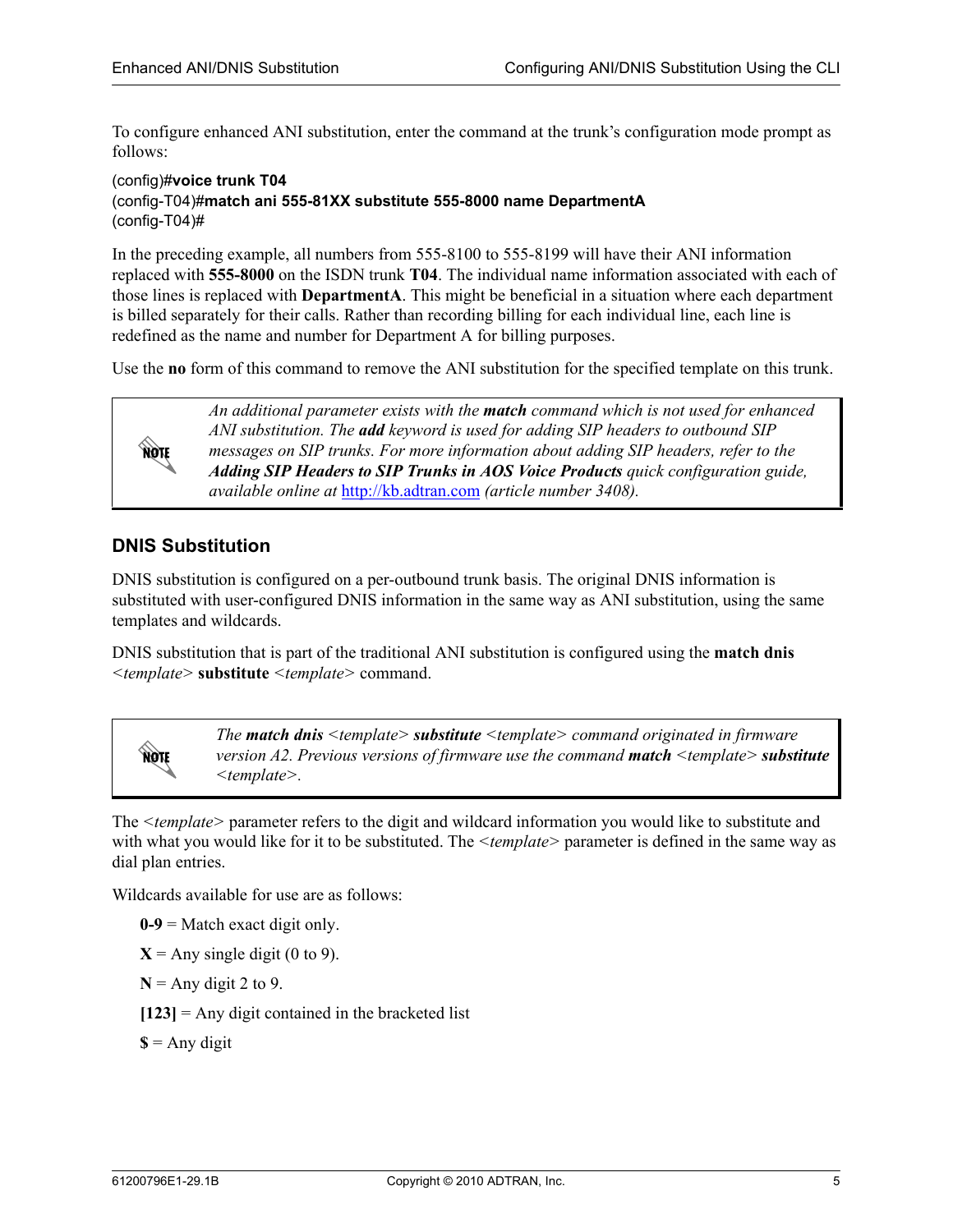**HQIF** 

*Do not use spaces inside the brackets. Commas are implied between numbers in the brackets.*

The special characters ( ) and + are always ignored in the template. The special character - is ignored in the template unless inside brackets. The following are example template entries using wildcards:

- 1. 555-81XX matches 555-8100 to 555-8199.
- 2. 555-812[012] matches 555-8120 to 555-8122.
- 3. NXX-XXXX matches 7 digits local.
- 4. 1-NXX-NXX-XXXX matches long distance calls in North America.

The CLI also contains helpful information regarding the construction of the template and can be viewed by entering the **match dnis** command followed by a question mark. For example, entering the command as follows results in the template input specifications:

#### (config)#**voice trunk T03**

(config-T03)#**match dnis ?**

Examples and rules of use.

| MATCH#            | SUBST#                 |                        |
|-------------------|------------------------|------------------------|
| 1) NXX-XXXX       | 256-NXX-XXXX           | (Format a call for 10  |
| 2) 1-NXX-XXX-XXXX | NXX-XXX-XXXX           | (Format LD call for 1  |
| 3) 1-NXX-NXX-XXXX | 10-10-220-NXX-NXX-XXXX | (Insert a LD call PIC  |
| 4) 411            | 256-555-1212           | (Redirect 411 inform   |
| $5)$ \$           | 10\$                   | (Prepend a number)     |
| 6) XXXX\$         |                        | (Strip leading digits) |
|                   |                        |                        |

for 10 digit dialing)  $II$  for 10 digit dialing) all PIC code) information calls)

SUBSTITUTE Number Rules -

- 1) All "," characters are ignored.
- 2) All "[" and "]" brackets must match, no nesting, no wildcards.
- 3) All "[" and "]" brackets may hold digits, commas [1239], [1,2,3,9].
- 4) All "[" and "]" brackets may contain a range [1-39], [1-3,9].
- 5) If using a "\$" wildcard, it must be at the end of the number.
- 6) "X" matches [0-9], "N" matches [2-9].

The template rules apply to both the DNIS and substitution templates. To create a substitution for DNIS information, enter the command as follows:

#### (config)#**voice trunk T03** (config-T03)#**match dnis 1-334-NXX-XXXX substitute 1-800-557-4500** (config-T03)#

In the preceding example, the original called number (all numbers beginning with 1-334) is replaced with 1-800-557-4500. This might be beneficial in a situation where a company has a call center located in the 334 area code calling zone. The redirection of any number outside that area code (indicated by the 1) transfers the out-of-area calls to the proper 800 number, which handles out-of-area calls. Use the **no** form of this command to remove the DNIS substitution for the specified template on this trunk.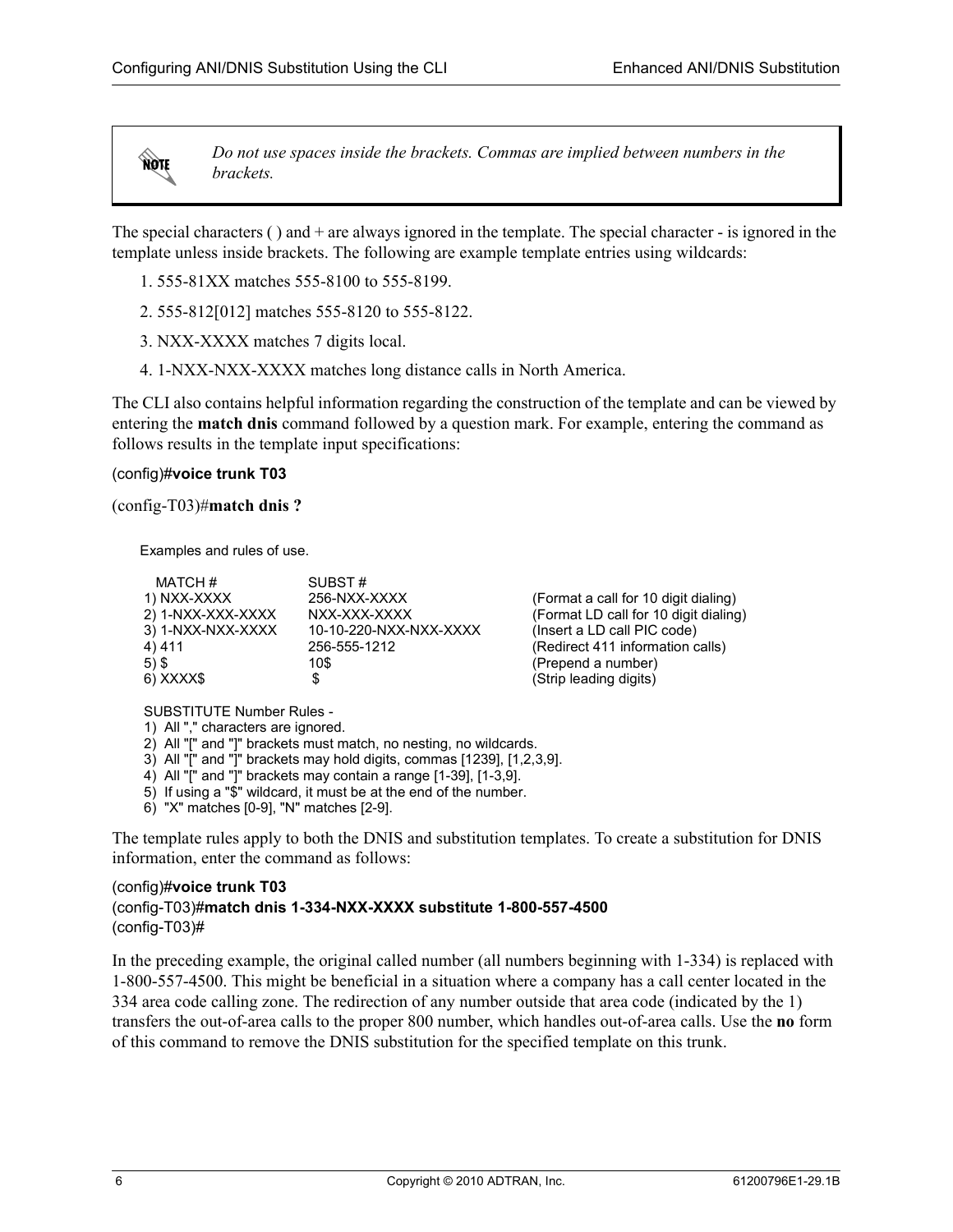The DNIS substitution that is part of the enhanced ANI substitution operates in the same way as traditional DNIS substitution, but with the added ability to change the name information. This information is configured using the **match dnis** *<template>* **substitute** *<template>* **name** *<name>* command. The **name** parameter is optional, and only available on trunks that support DNIS name information.

To configure the DNIS name and number substitution, enter the command as follows:

#### (config)#**voice trunk T03** (config-T03)#**match dnis 1-334-NXX-XXXX substitute 1-800-557-4500 name OutOfArea** (config-T03)#

The preceding example builds on the previous example of traditional DNIS substitution by appending the name of the called party as the Out Of Area call center. Use the **no** form of this command to remove the DNIS substitution for the specified template on this trunk.

## **DNIS:ANI Replacement**

The DNIS:ANI replacement is available only with the enhanced ANI substitution. This feature allows the matching of DNIS information to control the replacement of ANI information on a per-outbound trunk basis. The information is matched against the original DNIS information prior to any DNIS substitutions. Both ANI substitution and DNIS:ANI replacement can be configured at the same time, but the DNIS:ANI replacement will always take precedence over the ANI substitution. DNIS:ANI replacement affects the number and name (if supported) of the calling party, but does not affect the called party information.

The DNIS:ANI replacement is configured by using the **match dnis** *<template>* **replace ani** *<number>* **[name** *<name>***]** command. The *<template>* parameter and the optional **name** *<name>* parameter operate the same as the ANI and DNIS substitution templates and name information. The *<number>* parameter is the ANI number to identify the calling party. Enter this number without punctuation.

To configure DNIS:ANI substitution, enter the command as follows:

#### (config)#**voice trunk T05** (config-T05)#**match dnis 256-XXX-XXXX replace ani 256-555-1000** (config-T05)#

In the preceding example, the original DNIS information is matched against the defined template (256-XXX-XXXX) and the original ANI information is replaced with 256-555-1000. This configuration can be beneficial in a situation where all calls should be returned to a primary number, rather than an individual's extension. For example, if a caller is calling from the number 334-555-1234, and is placing a call to the number 256-555-5678, their original DNIS information is 256-555-5678 and their original ANI information is 334-555-1234. The command entered in the previous example produces a DNIS match (256-555-5678 matches the DNIS template of 256-XXX-XXXX), which results in an ANI replacement. The original ANI information (334-555-1234) is replaced by 256-555-1000, which is what will appear on the call receiver's caller ID.

Use the **no** form of this command to remove the DNIS:ANI replacement for the specified numbers on this trunk.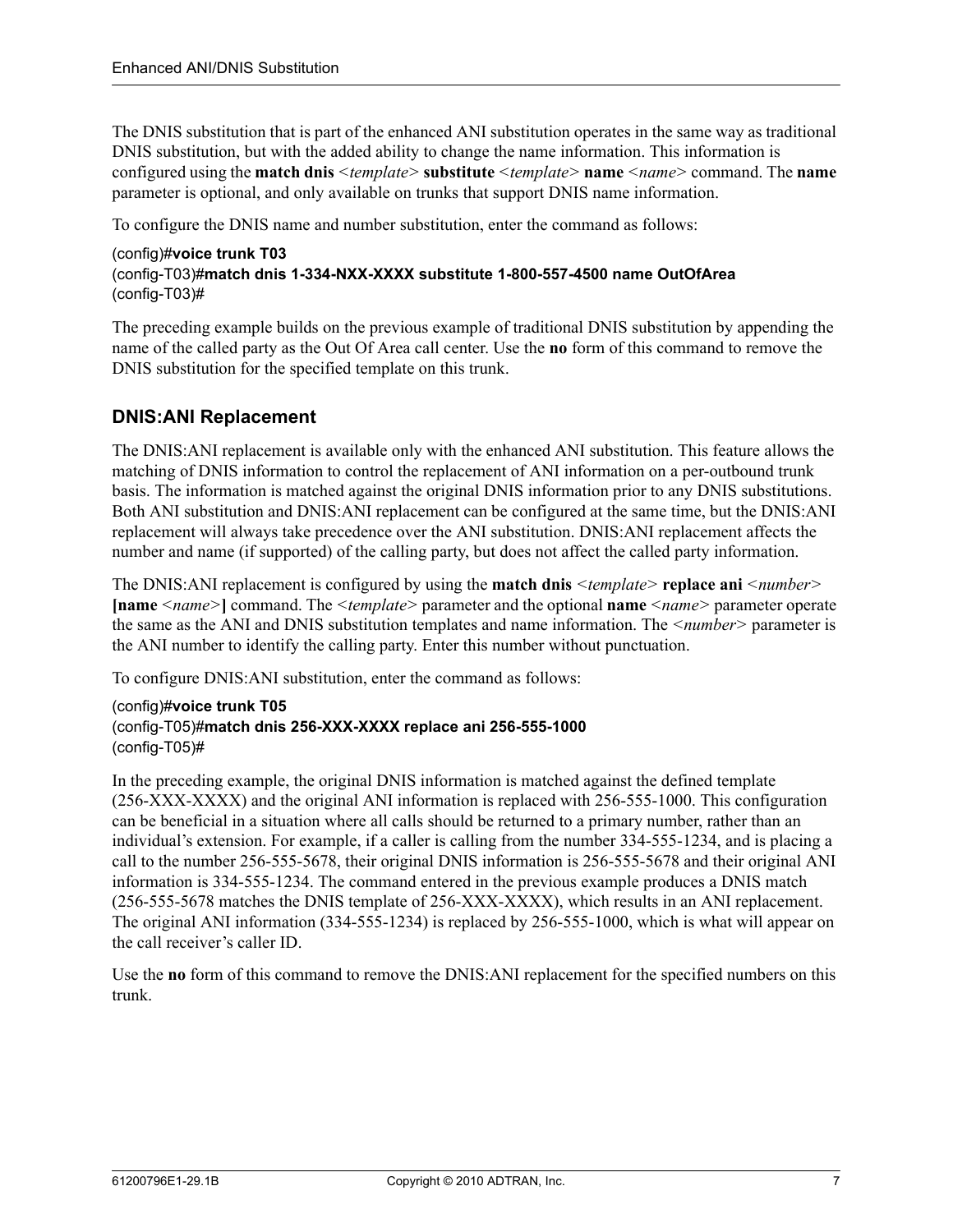## <span id="page-7-0"></span>**Configuring ANI/DNIS Substitution Using the GUI**

ANI/DNIS substitution configuration is also available through the Web-based graphical user interface (GUI). To access the GUI, follow these steps:

- 1. Open a new Web page in your Internet browser.
- 2. Enter your AOS product's IP address in the Internet browser's address field in the following form: **http://<ip address>** For example: **http://60.26.109.200**
- 3. At the prompt, enter your user name and password and select **OK**.

| <b>Connect to 60.26.109.200</b> |                      |
|---------------------------------|----------------------|
|                                 |                      |
|                                 |                      |
| User name:                      | 22 admin             |
| Password:                       |                      |
|                                 | Remember my password |
|                                 |                      |
|                                 | Cancel<br>OK         |



*The default user name is admin and the default password is password.*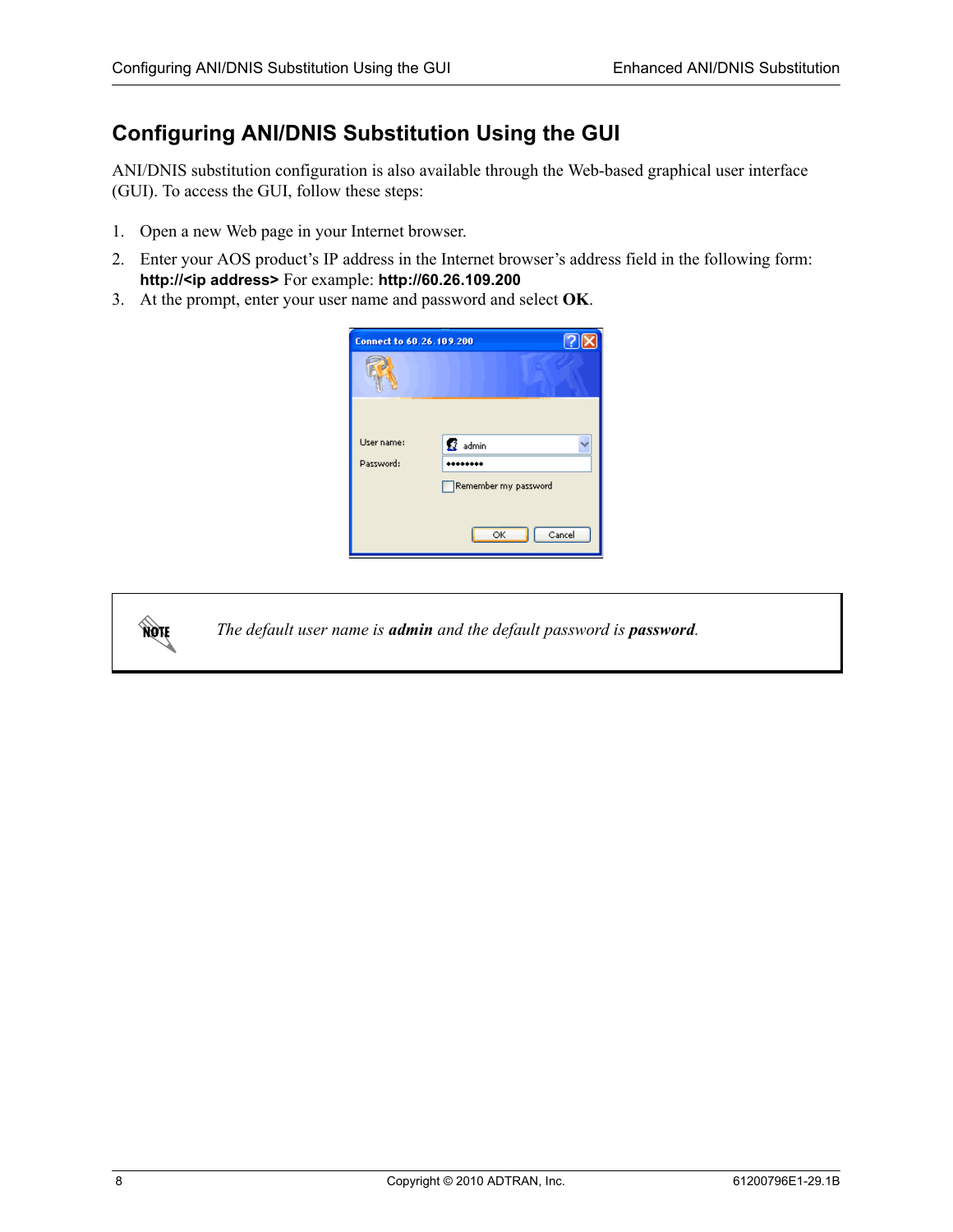## **Configuring Traditional ANI Substitution**

Traditional ANI substitution is configured globally for inbound trunks, and affects only the number of the calling party. To configure traditional ANI substitution, follow these steps:

1. Navigate to **Voice** > **System Setup** > **System Parameters**.

| 1.      | <b>¤System</b>                                  |                                                                     |                  |
|---------|-------------------------------------------------|---------------------------------------------------------------------|------------------|
|         | $\blacksquare$ Voice<br>Stations                | <b>System Parameters</b>                                            |                  |
|         | <b>User Accounts</b>                            | This page contains configuration parameters for system-level items. |                  |
|         | IP Phone Configs<br>IP Phone Globals            |                                                                     |                  |
|         | Ring Groups                                     | Multiple V<br>Call Appearance Mode:                                 | $\boldsymbol{Q}$ |
|         | Operator Group                                  | SPRE Handling Mode:<br>Local<br>$\checkmark$                        | $\bullet$        |
|         | Paging Groups<br>Pickup Groups                  | Transfer Mode:<br>Local<br>$\checkmark$                             | $\bullet$        |
|         | <b>Trunks</b><br><b>Trunk Accounts</b>          | Codec Priority Mode:<br>Trunk Priority<br>$\checkmark$              | $\mathbf{Q}$     |
|         | Trunk Groups                                    | Number of Rings:<br>$<$ 0 - 9, 0 is unlimited><br>4                 | $\bullet$        |
|         | Shared Line Accounts<br><b>Applications</b>     |                                                                     |                  |
|         | Voicemail Settings                              | seconds <1 - $16>$<br>Interdigit Timeout:<br>4                      | $\mathbf{Q}$     |
|         | Auto Attendants                                 | Flashhook Mode:<br>Interpreted $\vee$                               | $\bullet$        |
|         | Audio Prompts<br>Dial-By-Name Dirs              | Flashhook Range:<br>300<br>$-1000$ ms <300 - 1000 >                 | $\bullet$        |
|         | Status Groups<br>Music On Hold                  | Hold Reminder Timeout:<br>seconds<br>30                             | $\bullet$        |
|         | Call Queuing                                    | seconds<br>Park Return:<br>60                                       | $\bullet$        |
|         | <b>System Setup</b><br>Classes of Service       |                                                                     |                  |
|         | System Modes                                    | 12<br>hours <0 - 1000, 0 is unlimited><br>Connected Timeout:        | $\bullet$        |
|         | Dial Plan                                       | minutes <0 - 60, 0 is unlimited><br>Alerting Timeout:<br>5          | $\bullet$        |
|         | <b>ISDN Num Templates</b><br>Codec Lists        | Country Code:<br> 1                                                 | $\bullet$        |
| $2_{-}$ | System Speed Dial                               | <b>International Prefix:</b><br>Abbreviated<br>011                  | $\bullet$        |
|         | Call Coverage Lists<br><b>System Parameters</b> |                                                                     |                  |
|         | <b>SIP Server Settings</b>                      | $\checkmark$<br>Prompt Language:<br>English                         | $\bullet$        |
|         | SIP Proxy Settings                              | Companding Type:<br>$U$ -Law $\vee$                                 | $\bullet$        |
|         | SIP Client Locations<br>VoIP Settings           | <b>United States</b><br>$\checkmark$<br>Codec Country:              | $\boldsymbol{Q}$ |
|         | <b>Email Alerts</b>                             | US Bellcore<br>$\checkmark$<br>Caller ID Type:                      | $\mathcal O$     |
|         | <b>Reports</b>                                  |                                                                     |                  |

- 2. Select the **ANI Substitution** tab at the bottom of the **System Parameters** screen.
- 3. Enter the appropriate information in the **Match Template** and **Substitution** fields. Each field is limited to 20 characters, and uses the same wildcards described on [page 5](#page-4-0) of this guide. Additional wildcard descriptions are available by hovering over the question mark icon.

|            | System DID                           | System SIP ID<br>System Aliases                                                                                                                                                              | ANI Substitution   |                  |              |
|------------|--------------------------------------|----------------------------------------------------------------------------------------------------------------------------------------------------------------------------------------------|--------------------|------------------|--------------|
|            | <b>Add New ANI Substitution</b>      |                                                                                                                                                                                              |                    |                  |              |
|            | Match Template:                      | NXX-XXXX                                                                                                                                                                                     | 20 characters max. | $\mathbf{Q}$     | Additional   |
|            | Substitution:                        | 9-NXX-XXXX                                                                                                                                                                                   | 20 characters max. | $\boldsymbol{c}$ | wildcard     |
|            |                                      | Add Substitution                                                                                                                                                                             |                    |                  | information. |
|            | View/Modify ANI Substitution Entries |                                                                                                                                                                                              |                    |                  |              |
|            |                                      | ANI Substitution entries are evaluated in the order displayed here. The first template that<br>matches will be used, so make sure you have the templates in the desired order (usually, more |                    |                  |              |
|            |                                      | specific templates first). HINT: Click on an existing substitution entry to use it as a template for a                                                                                       |                    |                  |              |
| new entry. | Match                                | Substitution                                                                                                                                                                                 |                    |                  |              |
| Move       |                                      |                                                                                                                                                                                              |                    |                  |              |
|            | 2323                                 | 5555                                                                                                                                                                                         |                    | Delete           |              |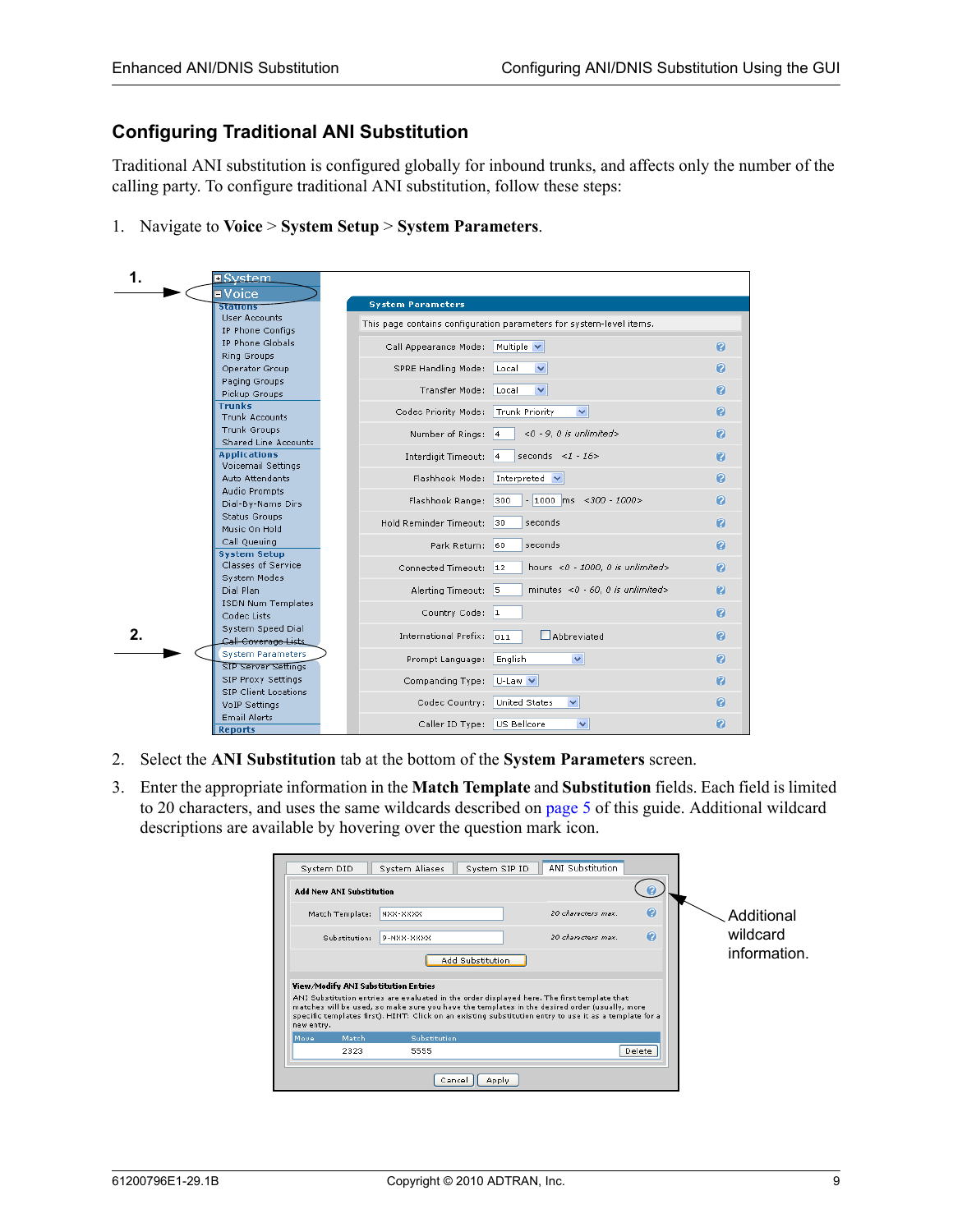4. When both fields are complete, select the **Add Substitution** button. The new substitution appears at the bottom of the screen. If there are multiple substitutions, their order may be changed using the green arrows at the left of the menu.

|                                 | System DID                                         | System Aliases | System SIP ID                                                                                                                                                                                                                                                                                          | ANI Substitution   |               |
|---------------------------------|----------------------------------------------------|----------------|--------------------------------------------------------------------------------------------------------------------------------------------------------------------------------------------------------------------------------------------------------------------------------------------------------|--------------------|---------------|
|                                 | <b>Add New ANI Substitution</b>                    |                |                                                                                                                                                                                                                                                                                                        |                    | $\bullet$     |
|                                 | Match Template:                                    |                |                                                                                                                                                                                                                                                                                                        | 20 characters max. | Q             |
|                                 | Substitution:                                      |                |                                                                                                                                                                                                                                                                                                        | 20 characters max. | $\bullet$     |
|                                 |                                                    |                | Add Substitution                                                                                                                                                                                                                                                                                       |                    |               |
| Use arrows to<br>arrange order. | View/Modify ANI Substitution Entries<br>new entry. |                | ANI Substitution entries are evaluated in the order displayed here. The first template that<br>matches will be used, so make sure you have the templates in the desired order (usually, more<br>specific templates first). HINT: Click on an existing substitution entry to use it as a template for a |                    |               |
|                                 | Match<br>viove                                     |                | Substitution                                                                                                                                                                                                                                                                                           |                    |               |
|                                 | v<br>2323                                          | 5555           |                                                                                                                                                                                                                                                                                                        |                    | Delete        |
|                                 | NXX-XXXX                                           |                | 9-NXX-XXXX                                                                                                                                                                                                                                                                                             |                    | <b>Delete</b> |
|                                 |                                                    | Cancel         | Apply                                                                                                                                                                                                                                                                                                  |                    |               |
|                                 |                                                    |                | ANI Substitution Entry added successfully.                                                                                                                                                                                                                                                             |                    |               |

5. Traditional ANI substitution is now configured globally for inbound trunks. Configure as many substitutions as necessary for your network.

> *After firmware release A2, global ANI substitution for inbound trunks is only available on Netvanta 7000 Series products.*

## **Configuring Enhanced ANI Substitution, DNIS Substitution, and DNIS:ANI Replacement**

Enhanced ANI substitution, DNIS substitution, and DNIS:ANI replacement are available on a per-trunk basis. To access trunk configurations, follow these steps:

1. Navigate to **Voice** > **Trunks** > **Trunk Accounts**.



**NOTE**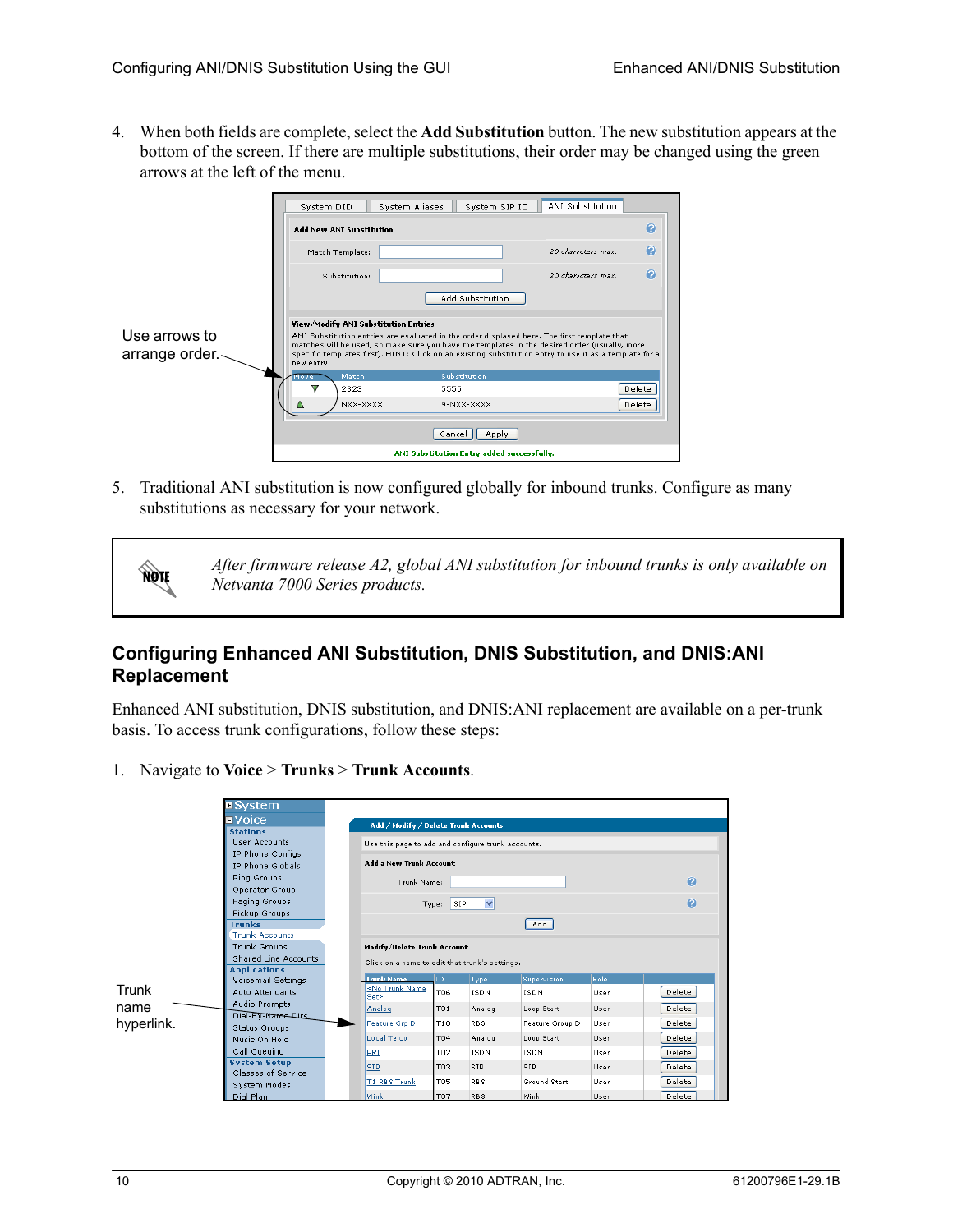- 2. Select the trunk that you want to configure with ANI substitution, DNIS substitution, or DNIS:ANI replacement. Trunks are selected by selecting the trunk name hyperlink. For these examples, an ISDN trunk is chosen.
- 3. After selecting the trunk you want to modify, the trunk's configuration parameters appear on the menu.



4. To access ANI substitution, DNIS substitution, or DNIS:ANI replacement, select the appropriate tab from the bottom of the **Edit Trunk** menu.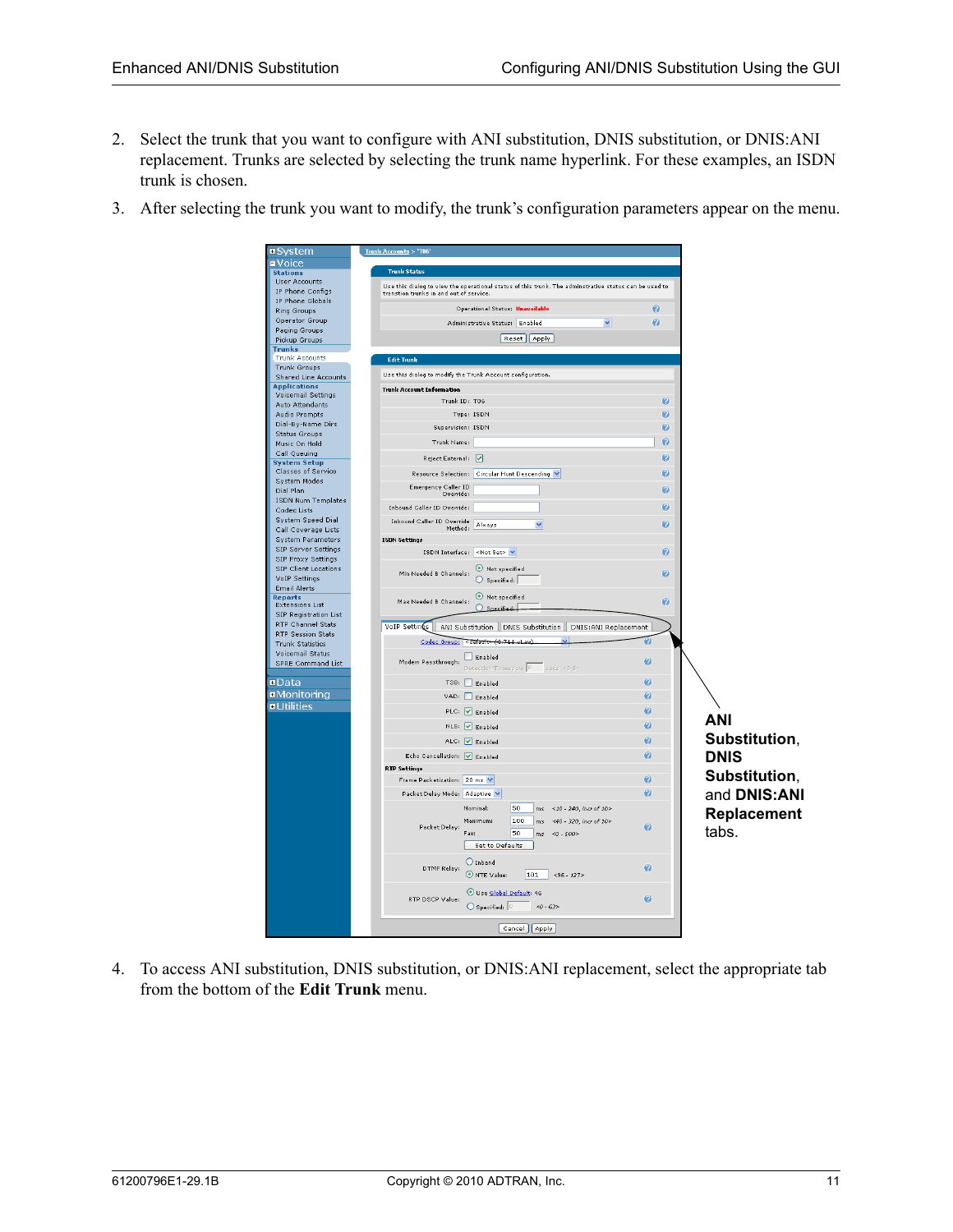### **Enhanced ANI Substitution**

Enhanced ANI substitution is configured on a per-trunk basis on outbound trunks, and can replace the calling party's number and name. As the online configuration help indicates (accessed by hovering over the question mark icon), ANI substitution converts outgoing caller ID digits to numbers that can be redialed by the recipient's phone. To configure enhanced ANI substitution, follow these steps:

1. Select the **ANI Substitution** tab at the bottom of the **Edit Trunk** menu.

| VoIP Settings |                                                                                                                                                                                                                                                                                                                                              | ANI Substitution<br>DNIS Substitution                                                                                                                            | DNIS: ANI Replacement |                                                                                                        |
|---------------|----------------------------------------------------------------------------------------------------------------------------------------------------------------------------------------------------------------------------------------------------------------------------------------------------------------------------------------------|------------------------------------------------------------------------------------------------------------------------------------------------------------------|-----------------------|--------------------------------------------------------------------------------------------------------|
|               | <b>Add New ANI Substitution</b>                                                                                                                                                                                                                                                                                                              |                                                                                                                                                                  |                       | Q                                                                                                      |
|               | Match Template:                                                                                                                                                                                                                                                                                                                              |                                                                                                                                                                  | 20 characters max.    | Use ANI Substitution on this trunk<br>to convert out-going Caller ID                                   |
|               | Substitution:                                                                                                                                                                                                                                                                                                                                |                                                                                                                                                                  | 20 characters max.    | digits to numbers that can be<br>redialed by the recipient's phone.                                    |
|               | Name:                                                                                                                                                                                                                                                                                                                                        |                                                                                                                                                                  | 20 characters max.    | Additionally, if supported by this<br>device, the name of the calling<br>party may be defined. Example |
|               |                                                                                                                                                                                                                                                                                                                                              | Add Substitution                                                                                                                                                 |                       | uses are shown below:<br>1. Match: NXX-XXXX Subst: 9-                                                  |
| a new entry.  | View/Modify ANI Substitution Entries<br>ANI Substitution entries are evaluated in the order displayed here. The first template that<br>matches will be used, so make sure you have the templates in the desired order (usually, more<br>specific templates first). HINT: Click on an existing substitution entry to use it as a template for | NXX-XXXX (Append a 9 prefix to<br>dial out a trunk)<br>2. Match: 256-883-XXXX Subst:<br>91-256-883-XXXX (Format 10-<br>digit long distance number for<br>redial) |                       |                                                                                                        |
| <b>Move</b>   | Match                                                                                                                                                                                                                                                                                                                                        | Substitution                                                                                                                                                     | Name                  |                                                                                                        |
|               |                                                                                                                                                                                                                                                                                                                                              | There are no configured ANI Substitutions in the system.                                                                                                         |                       | Note that ANI Substitution for in-<br>coming Caller ID data may be                                     |
|               |                                                                                                                                                                                                                                                                                                                                              | Cancel<br>Apply                                                                                                                                                  |                       | configured from the System<br>Parameters page under System<br>Setup.                                   |

2. Enter the appropriate information in the **Match Template** and **Substitution** fields. The **Match Template** field indicates which numbers you want to match for substitution, and the **Substitution** field indicates what numbers will be substituted. Each field is limited to 20 characters, and uses the same wildcards described on [page 5](#page-4-0) of this guide. Additional wildcard descriptions are available by hovering over the question mark icon.

The **Name** field should also be filled in at this time, if it is supported. When all fields are completed, select the **Add Substitution** button.

| VoIP Settings                                        | ANI Substitution<br>DNIS Substitution                                                                                                                                                                                                                                                                | DNIS: ANI Replacement |   |               |
|------------------------------------------------------|------------------------------------------------------------------------------------------------------------------------------------------------------------------------------------------------------------------------------------------------------------------------------------------------------|-----------------------|---|---------------|
| Add New ANI Substitution                             |                                                                                                                                                                                                                                                                                                      |                       |   |               |
| Match Template:                                      | 256-555-81xx                                                                                                                                                                                                                                                                                         | 20 characters max.    | Q |               |
| Substitution:                                        | 256-555-8100                                                                                                                                                                                                                                                                                         | 20 characters max.    | Θ | Additional    |
| Name:                                                | Department A                                                                                                                                                                                                                                                                                         | 20 characters max.    | Q | wildcard      |
|                                                      | Add Substitution                                                                                                                                                                                                                                                                                     |                       |   | descriptions. |
| View/Modify ANI Substitution Entries<br>a new entry. | ANI Substitution entries are evaluated in the order displayed here. The first template that<br>matches will be used, so make sure you have the templates in the desired order (usually, more<br>specific templates first). HINT: Click on an existing substitution entry to use it as a template for |                       |   |               |
| Match<br>Move                                        | Substitution                                                                                                                                                                                                                                                                                         | Name                  |   |               |
|                                                      | There are no configured ANI Substitutions in the system.                                                                                                                                                                                                                                             |                       |   |               |
|                                                      |                                                                                                                                                                                                                                                                                                      |                       |   |               |

*ANI substitution entries are evaluated in the order displayed. The first template that matches will be used, so make sure you have the templates in the desired order (usually, more specific templates first).* 

**AQTE**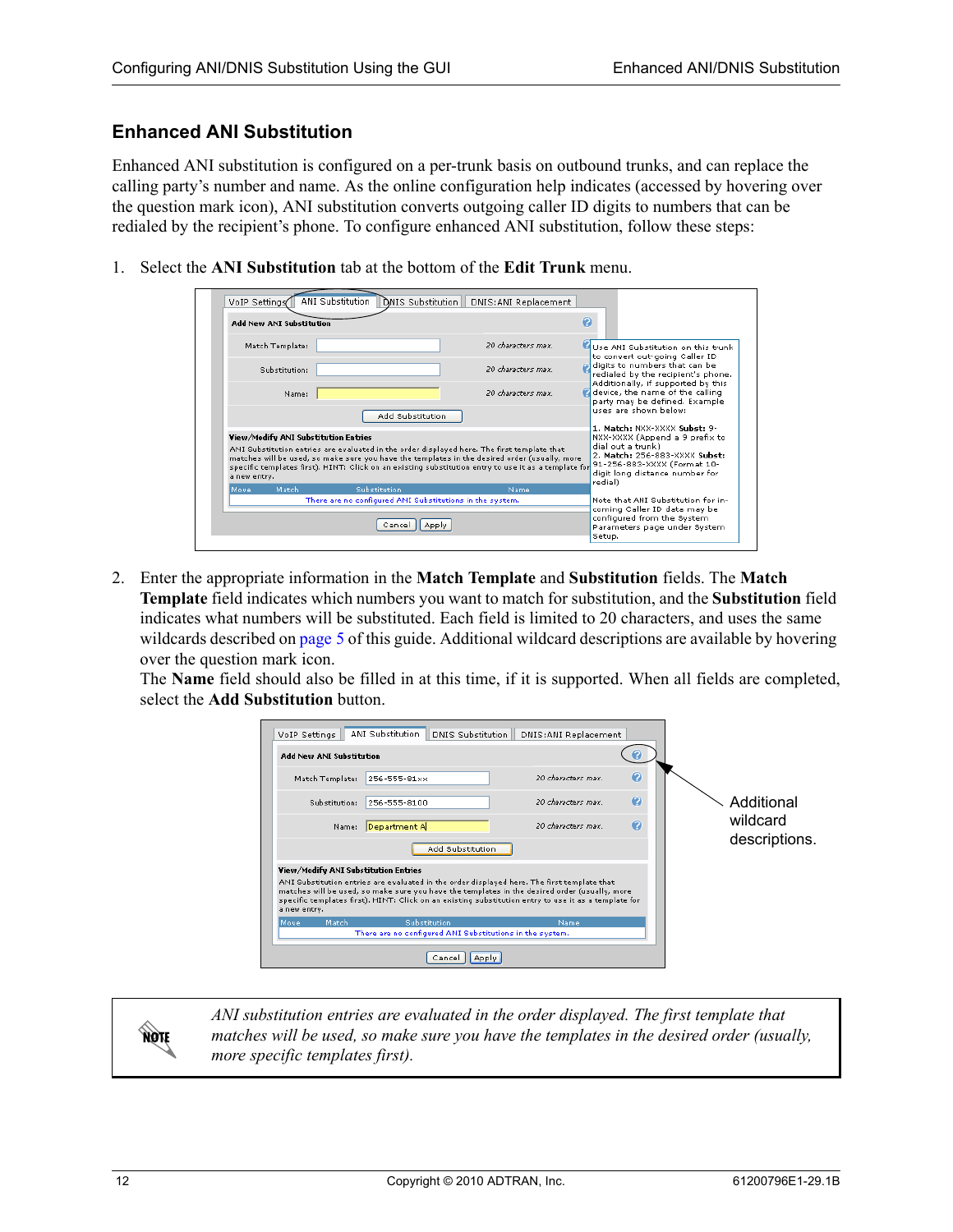3. After selecting **Add Substitution**, the configured ANI substitution appears at the bottom of the menu. Configure as many ANI substitutions as necessary for the trunk, and select **Apply**.

| ANI Substitution<br>VoIP Settings          | <b>DNIS Substitution</b>                                                                                                                                                                                                                                                                                                                     | DNIS: ANI Replacement |        |  |  |
|--------------------------------------------|----------------------------------------------------------------------------------------------------------------------------------------------------------------------------------------------------------------------------------------------------------------------------------------------------------------------------------------------|-----------------------|--------|--|--|
| <b>Add New ANI Substitution</b>            |                                                                                                                                                                                                                                                                                                                                              |                       | Q      |  |  |
| Match Template:                            |                                                                                                                                                                                                                                                                                                                                              | 20 characters may     | 0      |  |  |
| Substitution:                              |                                                                                                                                                                                                                                                                                                                                              | 20 characters may     | 0      |  |  |
| Name:                                      |                                                                                                                                                                                                                                                                                                                                              | 20 characters may     | Θ      |  |  |
|                                            | Add Substitution                                                                                                                                                                                                                                                                                                                             |                       |        |  |  |
| a new entry.                               | View/Modify ANI Substitution Entries<br>ANI Substitution entries are evaluated in the order displayed here. The first template that<br>matches will be used, so make sure you have the templates in the desired order (usually, more<br>specific templates first). HINT: Click on an existing substitution entry to use it as a template for |                       |        |  |  |
| Match<br>Move                              | <b>Substitution</b>                                                                                                                                                                                                                                                                                                                          | Name                  |        |  |  |
| 256-555-81XX                               | 256-555-8100                                                                                                                                                                                                                                                                                                                                 | Department A          | Delete |  |  |
| Cancel<br>Apply                            |                                                                                                                                                                                                                                                                                                                                              |                       |        |  |  |
| ANI Substitution Entry added successfully. |                                                                                                                                                                                                                                                                                                                                              |                       |        |  |  |

4. ANI substitution is now configured for the selected trunk. Repeat these steps for each trunk necessary.

#### **DNIS Substitution**

DNIS substitution is configured on a per-outbound trunk basis. The original DNIS information is substituted with user-configured DNIS information in the same way as ANI substitution, using the same templates and wildcards. Use DNIS substitution if you want a dialed number to be replaced by another number. To configure DNIS substitution on a selected trunk, follow these steps:

1. Select the **DNIS Substitution** tab at the bottom of the **Edit Trunk** menu.

| VoIP Settings                            | ANI Substitution                                                                                                                                                                               | DNIS Substitution   DNIS: ANI Replacement |              |
|------------------------------------------|------------------------------------------------------------------------------------------------------------------------------------------------------------------------------------------------|-------------------------------------------|--------------|
| <b>Add New DNIS Substitution</b>         |                                                                                                                                                                                                |                                           | Q            |
|                                          | Match Number:                                                                                                                                                                                  |                                           | $\mathbf{O}$ |
|                                          | <b>Substitution Number:</b>                                                                                                                                                                    |                                           | Q            |
|                                          | Add Substitution                                                                                                                                                                               |                                           |              |
| <b>Current DNIS Substitution Entries</b> |                                                                                                                                                                                                |                                           |              |
| it is a valid match.                     | Below is a list of the current DNIS substitutions. NOTE: Order is important as the list is<br>processed from the top down. When a match is found, no other entries will be processed to see if |                                           |              |
| Match Number                             | <b>Substitution Number</b>                                                                                                                                                                     |                                           |              |
|                                          | There are no DNIS substitution in this account.                                                                                                                                                |                                           |              |
|                                          | Cancel<br>Apply                                                                                                                                                                                |                                           |              |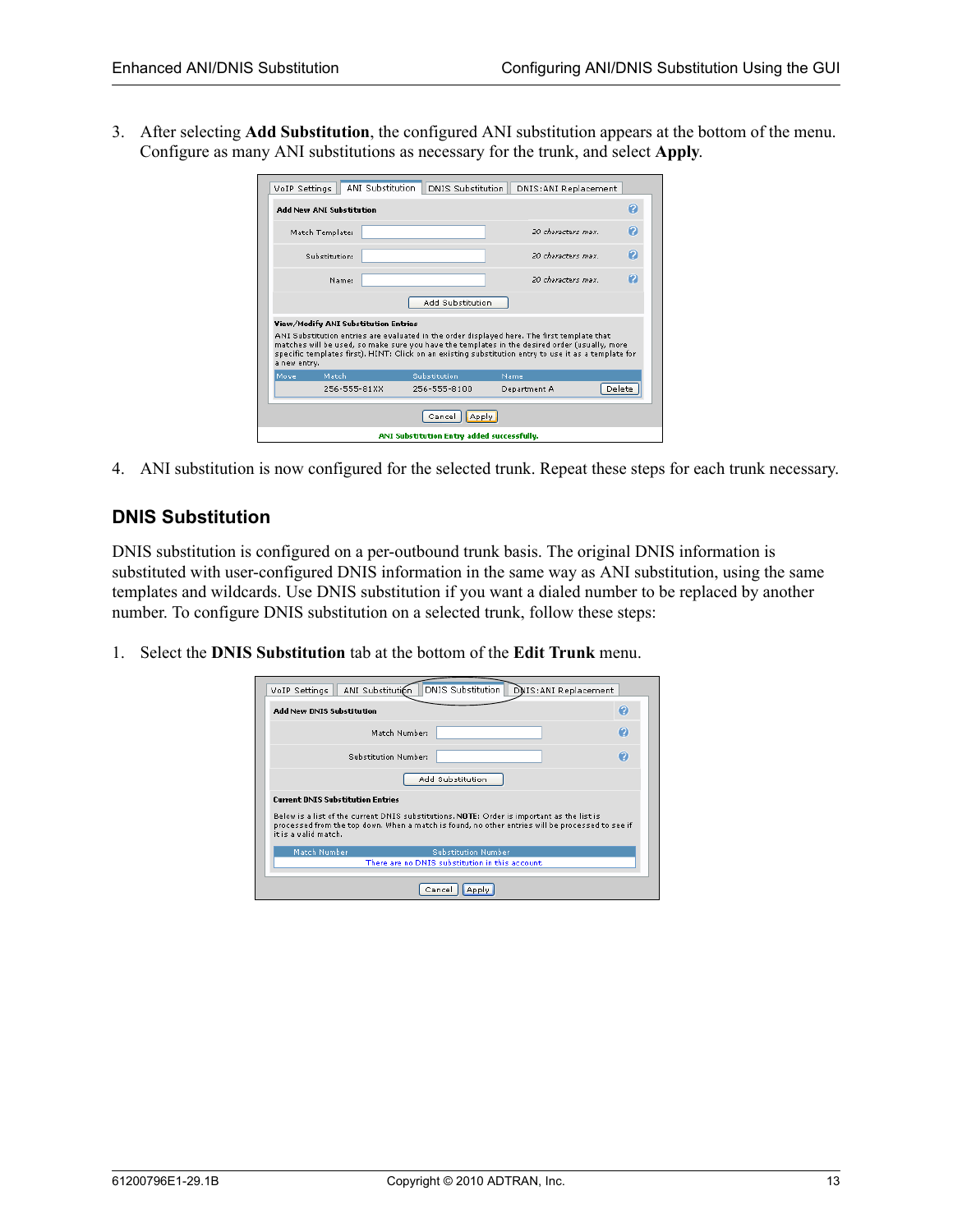2. Enter the appropriate numbers or wildcards in the **Match Number**, **Substitution Number**, and **Name** (where supported) fields, and select the **Add Substitution** button.

| VoIP Settings                                                                                                                                                                                                                                                      | ANI Substitution     | DNIS Substitution                                                             | DNIS: ANI Replacement |   |
|--------------------------------------------------------------------------------------------------------------------------------------------------------------------------------------------------------------------------------------------------------------------|----------------------|-------------------------------------------------------------------------------|-----------------------|---|
| <b>Add New DNIS Substitution</b>                                                                                                                                                                                                                                   |                      |                                                                               |                       | Q |
|                                                                                                                                                                                                                                                                    | Match Number:        | Nxx-xxxx                                                                      |                       | Q |
|                                                                                                                                                                                                                                                                    | Substitution Number: | $256$ -Nxx-xxxx                                                               |                       | Ω |
|                                                                                                                                                                                                                                                                    |                      | Add Substitution                                                              |                       |   |
| <b>Current DNIS Substitution Entries</b><br>Below is a list of the current DNIS substitutions. NOTE: Order is important as the list is<br>processed from the top down. When a match is found, no other entries will be processed to see if<br>it is a valid match. |                      |                                                                               |                       |   |
| Match Number                                                                                                                                                                                                                                                       |                      | <b>Substitution Number</b><br>There are no DNIS substitution in this account. |                       |   |
|                                                                                                                                                                                                                                                                    |                      |                                                                               |                       |   |
|                                                                                                                                                                                                                                                                    |                      | Cancel                                                                        |                       |   |

*DNIS substitution entries are evaluated in the order displayed. The first template that matches will be used, so make sure you have the templates in the desired order (usually, more specific templates first).* 

3. After selecting **Add Substitution**, the DNIS substitution appears at the bottom of the menu. Configure as many DNIS substitutions as necessary for the trunk, and select **Apply**

| VoIP Settings                            | <b>DNIS Substitution</b><br>ANI Substitution                                                                                                                                                   | DNIS: ANI Replacement |  |  |
|------------------------------------------|------------------------------------------------------------------------------------------------------------------------------------------------------------------------------------------------|-----------------------|--|--|
| Add New DNIS Substitution                |                                                                                                                                                                                                | $\mathbf{Q}$          |  |  |
|                                          | Match Number:                                                                                                                                                                                  | Ω                     |  |  |
|                                          | <b>Substitution Numbers</b>                                                                                                                                                                    | Q                     |  |  |
|                                          | Add Substitution                                                                                                                                                                               |                       |  |  |
| <b>Current DNIS Substitution Entries</b> |                                                                                                                                                                                                |                       |  |  |
| it is a valid match.                     | Below is a list of the current DNIS substitutions. NOTE: Order is important as the list is<br>processed from the top down. When a match is found, no other entries will be processed to see if |                       |  |  |
| Match Number                             | <b>Substitution Number</b>                                                                                                                                                                     |                       |  |  |
| NXX-XXXX                                 | 256-NXX-XXXX                                                                                                                                                                                   | Delete                |  |  |
|                                          | Cancel<br>Apply                                                                                                                                                                                |                       |  |  |
|                                          | DNIS Substitution number added successfully.                                                                                                                                                   |                       |  |  |

4. The DNIS substitution is now configured for the selected trunk. Repeat these steps for each trunk necessary.

## **DNIS:ANI Replacement**

**HOIF** 

DNIS:ANI replacement allows the replacement of DNIS information with specified ANI information on a per-outbound trunk basis. The information is matched against the original DNIS information prior to any DNIS substitutions. Both ANI substitution and DNIS:ANI replacement can be configured on a single trunk, but the DNIS:ANI replacement will supersede the ANI substitution. DNIS:ANI replacement affects the number and name (if supported) of the calling party, but does not affect the called party's information in any way.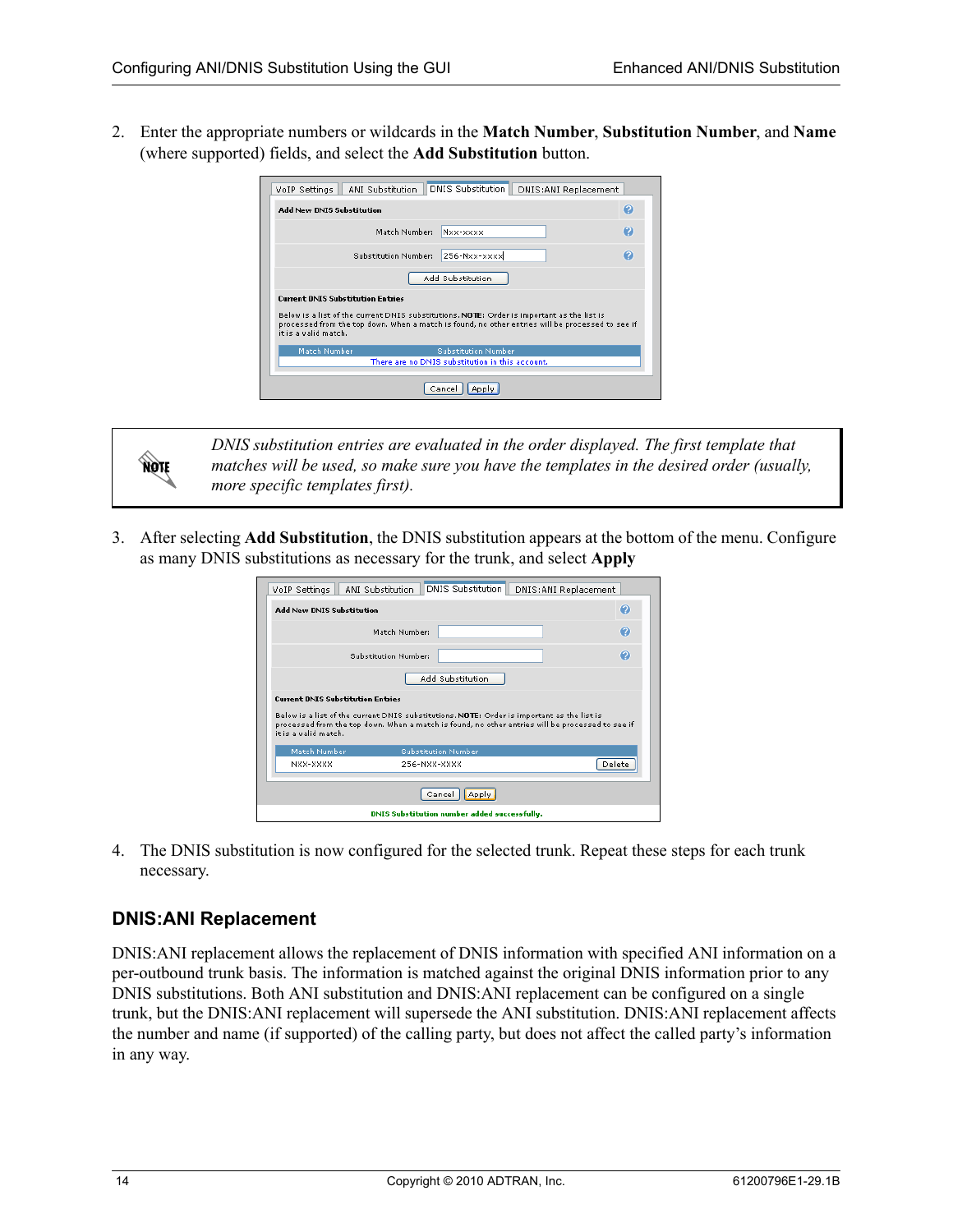To configure DNIS:ANI replacement, follow these steps:

1. Select the **DNIS:ANI Replacement** tab at the bottom of the **Edit Trunk** menu.

|                                                                                                                                                                                                                                                                                                                          | Ω<br>Add New DNIS: ANI Replacement       |                        |                    |   |  |
|--------------------------------------------------------------------------------------------------------------------------------------------------------------------------------------------------------------------------------------------------------------------------------------------------------------------------|------------------------------------------|------------------------|--------------------|---|--|
|                                                                                                                                                                                                                                                                                                                          |                                          |                        |                    |   |  |
|                                                                                                                                                                                                                                                                                                                          | Match DNIS Template:                     |                        | 20 characters max. | Q |  |
|                                                                                                                                                                                                                                                                                                                          | ANI Replacement:                         |                        | 20 characters max. | 0 |  |
|                                                                                                                                                                                                                                                                                                                          | ANI Name:                                |                        | 20 characters max. | Θ |  |
|                                                                                                                                                                                                                                                                                                                          |                                          | Add Replacement        |                    |   |  |
|                                                                                                                                                                                                                                                                                                                          | View/Modify DNIS:ANI Replacement Entries |                        |                    |   |  |
| DNIS: ANI Replacement entries are evaluated in the order displayed here. The first template that<br>matches will be used, so make sure you have the templates in the desired order (usually, more<br>specific templates first). HINT: Click on an existing replacement entry to use it as a template for<br>a new entry. |                                          |                        |                    |   |  |
| Move <sub>.</sub>                                                                                                                                                                                                                                                                                                        | DNIS Match                               | <b>ANI Replacement</b> | <b>ANI Name</b>    |   |  |
| There are no configured DNIS: ANI Replacements in the system.                                                                                                                                                                                                                                                            |                                          |                        |                    |   |  |

2. Enter the appropriate numbers or wildcards in the **Match DNIS Template** and **ANI Replacement** fields. Both fields use the same wildcards as described on [page 5](#page-4-0) (also listed in the online help), and both are limited to 20 characters in length. The DNIS template information is the numbers that will be matched, and the ANI replacement is the information that replaces the original ANI information.

| NOTE | Enter the ANI replacement number with no punctuation. |
|------|-------------------------------------------------------|
|------|-------------------------------------------------------|

3. Also, enter the necessary information in the **ANI Name** field to change the name of the calling party (where supported). Once all fields are completed, select the **Add Replacement** button.

| VoIP Settings                                                                                                                                                                                                                                                                                                            | ANI Substitution<br><b>DNIS Substitution</b>                  | DNIS: ANI Replacement  |  |  |  |
|--------------------------------------------------------------------------------------------------------------------------------------------------------------------------------------------------------------------------------------------------------------------------------------------------------------------------|---------------------------------------------------------------|------------------------|--|--|--|
| Ω<br>Add New DNIS: ANI Replacement                                                                                                                                                                                                                                                                                       |                                                               |                        |  |  |  |
| Match DNIS Template:                                                                                                                                                                                                                                                                                                     | 1-256-524-8600                                                | 2<br>20 characters may |  |  |  |
| <b>ANI Replacement:</b>                                                                                                                                                                                                                                                                                                  | 8826467                                                       | Ω<br>20 characters may |  |  |  |
| ANI Name:                                                                                                                                                                                                                                                                                                                | Company A                                                     | Ω<br>20 characters may |  |  |  |
|                                                                                                                                                                                                                                                                                                                          | Add Replacement                                               |                        |  |  |  |
| View/Modify DNIS:ANI Replacement Entries                                                                                                                                                                                                                                                                                 |                                                               |                        |  |  |  |
| DNIS: ANI Replacement entries are evaluated in the order displayed here. The first template that<br>matches will be used, so make sure you have the templates in the desired order (usually, more<br>specific templates first). HINT: Click on an existing replacement entry to use it as a template for<br>a new entry. |                                                               |                        |  |  |  |
| Move<br><b>DNIS Match</b>                                                                                                                                                                                                                                                                                                | <b>ANI Replacement</b>                                        | <b>ANI Name</b>        |  |  |  |
|                                                                                                                                                                                                                                                                                                                          | There are no configured DNIS: ANI Replacements in the system. |                        |  |  |  |
| Cancel<br>Apply                                                                                                                                                                                                                                                                                                          |                                                               |                        |  |  |  |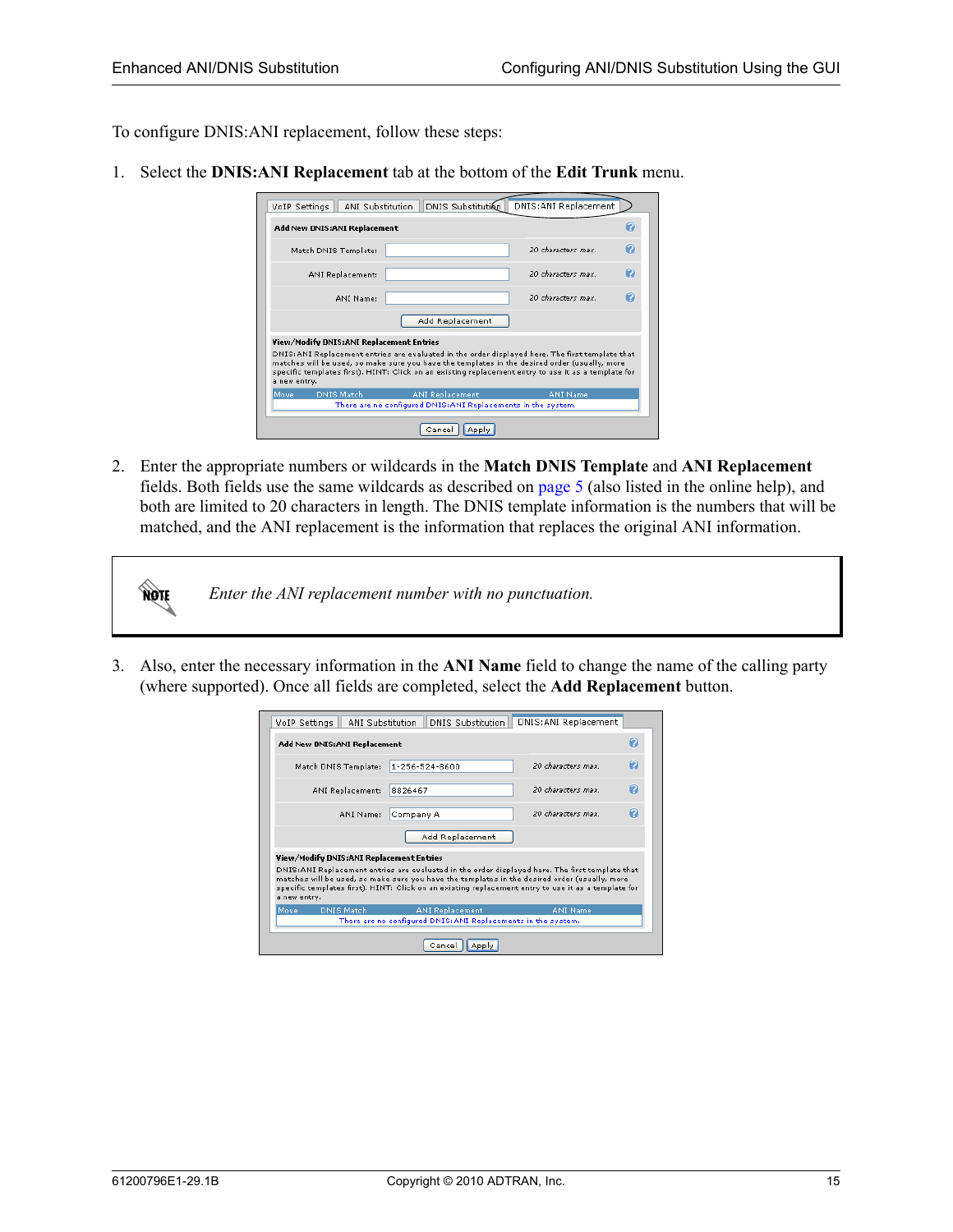4. After selecting **Add Replacement**, the DNIS:ANI replacement appears at the bottom of the menu. Configure as many DNIS:ANI replacements as necessary for this trunk, and select **Apply**.

| DNIS: ANI Replacement<br><b>DNIS Substitution</b><br>ANI Substitution<br>VoIP Settings                                                                                                                                                                                                                                                                               |                                                |                        |                    |        |  |
|----------------------------------------------------------------------------------------------------------------------------------------------------------------------------------------------------------------------------------------------------------------------------------------------------------------------------------------------------------------------|------------------------------------------------|------------------------|--------------------|--------|--|
|                                                                                                                                                                                                                                                                                                                                                                      | $\bullet$<br>Add New DNIS:ANI Replacement      |                        |                    |        |  |
|                                                                                                                                                                                                                                                                                                                                                                      | Match DNIS Template:                           |                        | 20 characters max. | Q      |  |
|                                                                                                                                                                                                                                                                                                                                                                      | ANI Replacement:                               |                        | 20 characters max. | Q      |  |
|                                                                                                                                                                                                                                                                                                                                                                      | ANI Name:                                      |                        | 20 characters max. | Θ      |  |
|                                                                                                                                                                                                                                                                                                                                                                      |                                                | Add Replacement        |                    |        |  |
| View/Modify DNIS:ANI Replacement Entries<br>DNIS: ANI Replacement entries are evaluated in the order displayed here. The first template that<br>matches will be used, so make sure you have the templates in the desired order (usually, more<br>specific templates first). HINT: Click on an existing replacement entry to use it as a template for<br>a new entry. |                                                |                        |                    |        |  |
| Move                                                                                                                                                                                                                                                                                                                                                                 | <b>DNIS Match</b>                              | <b>ANI Replacement</b> | <b>ANI Name</b>    |        |  |
|                                                                                                                                                                                                                                                                                                                                                                      | 1-256-524-8600                                 | 8826467                | Company A          | Delete |  |
|                                                                                                                                                                                                                                                                                                                                                                      | Cancel<br>Apply                                |                        |                    |        |  |
|                                                                                                                                                                                                                                                                                                                                                                      | DNIS:ANI Replacement Entry added successfully. |                        |                    |        |  |

**AQIE** 

*DNIS:ANI replacement entries are evaluated in the order displayed. The first template that matches will be used, so make sure you have the templates in the desired order (usually, more specific templates first).* 

**AQIE** *DNIS:ANI replacement entries supersede ANI substitution on the trunk.*

5. The DNIS:ANI replacement is now configured for the selected trunk. Repeat these steps for each trunk necessary.

## <span id="page-15-0"></span>**DNIS:ANI Replacement Configuration Example**

The following CLI configuration example configures a Total Access 900 so that all calls are returned to the company's primary number, and not an individual's extension. In addition, the company prefers that all callers in north Alabama call one number, all callers in central Tennessee call another number, and all callers outside both locations call a third number.

The DNIS:ANI replacement is configured on the SIP trunk, which connects to a service provider. In this configuration, any calls outbound to the network will be subject to ANI modifications if the DNIS information matches the template.

The following configuration reflects these parameters:

```
(config)#voice trunk T04
(config-T04)#match dnis 256-XXX-XXXX replace ani 256-555-1000
(config-T04)#match dnis 615-XXX-XXXX replace ani 615-555-1000
(config-T04)#match dnis $ replace ani 800-555-1000
(config-T04)#exit
```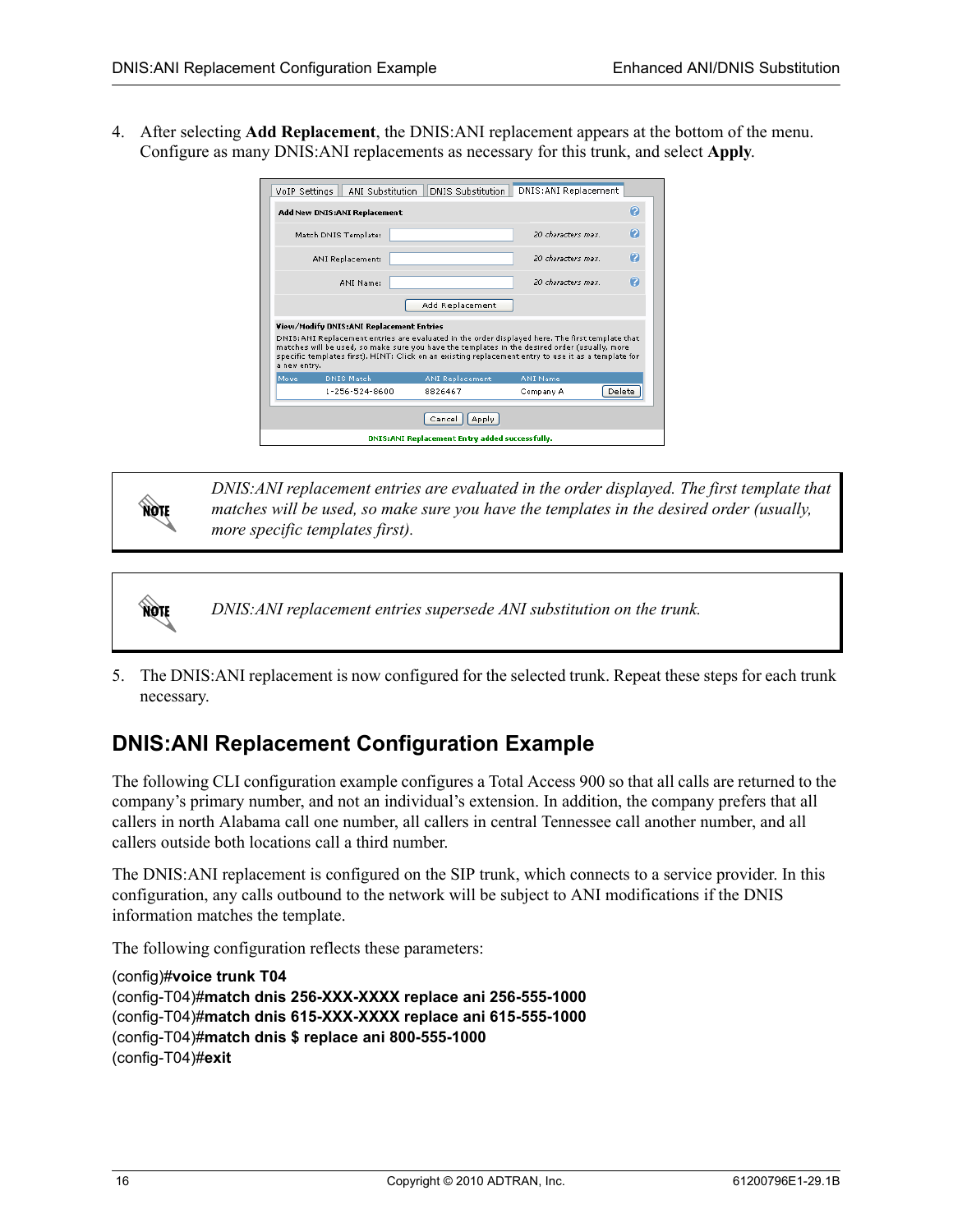## <span id="page-16-0"></span>**ANI/DNIS Substitution Command Summary**

The following table summarizes the commands associated with the ANI substitution feature.

| <b>Prompt</b>                                                      | Command                                                                                                                      | <b>Description</b>                                                                                                                                                                    |  |  |
|--------------------------------------------------------------------|------------------------------------------------------------------------------------------------------------------------------|---------------------------------------------------------------------------------------------------------------------------------------------------------------------------------------|--|--|
| $(config-Txx)\#$                                                   | [no] match ani <template><br/>substitute <template> [name<br/><math>&lt;</math>name<math>&gt;1</math></template></template>  | Configures enhanced ANI substitution on<br>a per-trunk basis for outbound trunks.<br>Optionally, affects the name of the calling<br>party if ANI names are supported on the<br>trunk. |  |  |
| <b>Note:</b> Only available on units running firmware A2 or later. |                                                                                                                              |                                                                                                                                                                                       |  |  |
| $(config-Txx)\#$                                                   | [no] match dnis <template><br/>substitute <template></template></template>                                                   | Configures DNIS substitution on a<br>per-trunk basis for outbound trunks.                                                                                                             |  |  |
| <b>Note:</b> Only available on units running firmware prior to A2. |                                                                                                                              |                                                                                                                                                                                       |  |  |
| $(config-Txx)\#$                                                   | [no] match dnis <template><br/>substitute <template> [name<br/><math>&lt;</math>name<math>&gt;1</math></template></template> | Configures DNIS substitution on a<br>per-trunk basis for outbound trunks.<br>Optionally, affects the name of the called<br>party if DNIS names are supported on the<br>trunk.         |  |  |
| Note: Only available on units running firmware A2 or later.        |                                                                                                                              |                                                                                                                                                                                       |  |  |
| $(config-Txx)\#$                                                   | [no] match dnis <template> replace<br/>ani <number> [name <name>]</name></number></template>                                 | <b>Configures DNIS replacement by ANI</b><br>information. Optionally, affects the name of<br>the calling party if ANI names are<br>supported on the trunk.                            |  |  |
| <b>Note:</b> Only available on units running firmware A2 or later. |                                                                                                                              |                                                                                                                                                                                       |  |  |

### **Table 1. ANI Substitution Command Summary**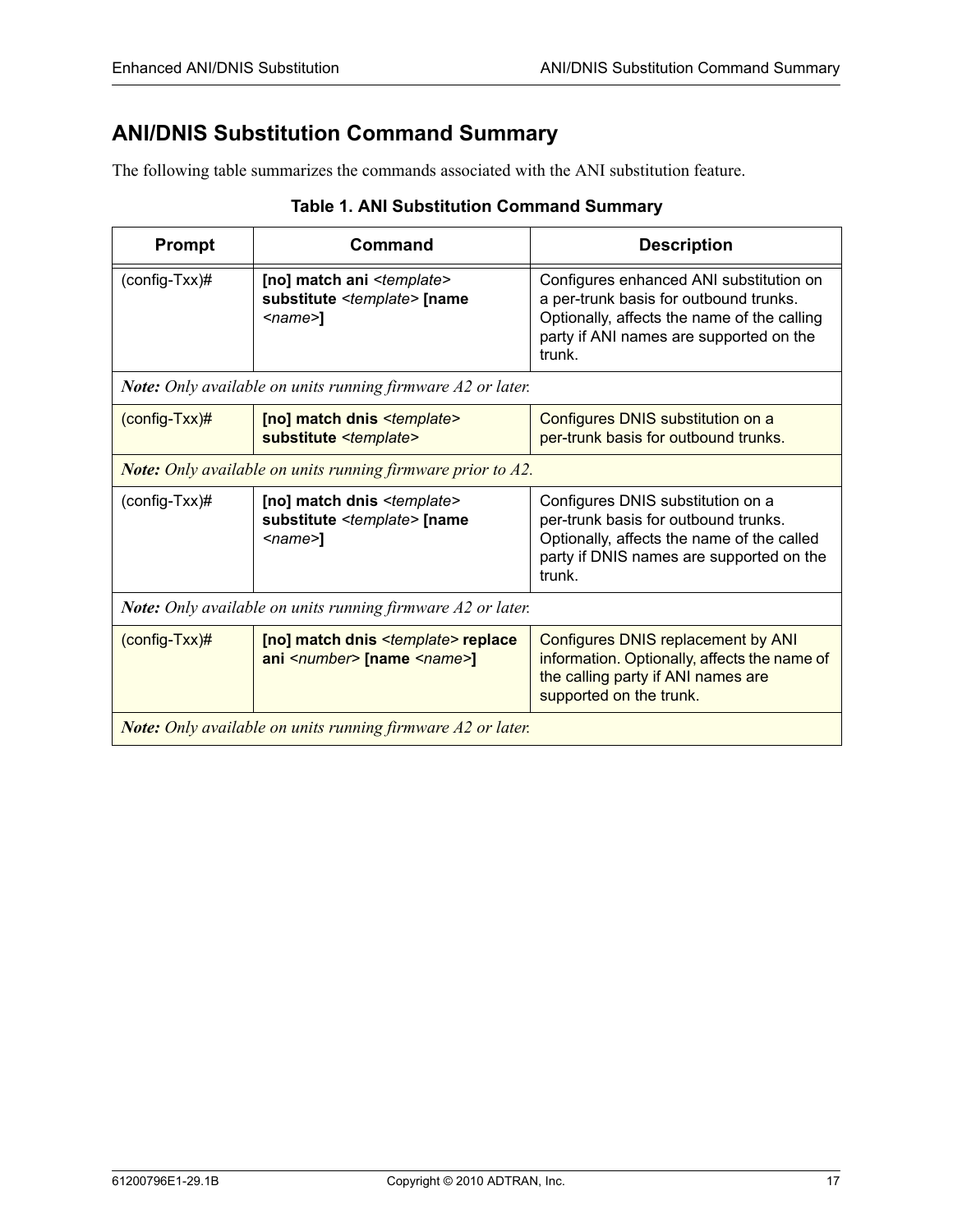## <span id="page-17-0"></span>**Troubleshooting**

There are two methods to verify that ANI substitution, DNIS substitution, or DNIS:ANI replacement has been configured correctly. Both the CLI and the GUI are available for simple troubleshooting.

## **Troubleshooting Using the CLI**

The CLI offers two commands to aid in troubleshooting ANI substitution configuration.

The first command is the **debug voice trunkaccount** *<Txx>* command. This command is entered from the Enable mode prompt, and displays information about a configured trunk, including the ANI substitution information. To enable debug messages about the configured trunk, enter the command as follows:

#### #**debug voice trunkaccount T04**

This command will send notification whenever an event occurs on trunk T04. This notice can be beneficial in determining how a trunk is configured, how the substitution or replacement is configured, and whether there are problems in the trunk's configuration.

The second command is the **show voice running-config trunk** command. This command displays the current configuration of voice functionality as shown in the following sample output. Enter the command as follows:

#### #**show voice running-config trunk**

Building configuration...

voice trunk T01 type analog supervision loop-start description "Analog" caller-id trunk-number 8200 connect fxo 0/1 rtp delay-mode adaptive codec-group g711\_first

voice trunk T02 type isdn description "PRI" resource-selection circular descending match dnis "1-256-524-8600" substitute "882-6467" match ani "1-256-524-8600" substitute "882-6467" name "Company A" rtp delay-mode adaptive

voice trunk T03 type sip description "SIP"

voice trunk T04 type analog supervision loop-start description "Local Telco" rtp delay-mode adaptive

voice trunk T05 type t1-rbs supervision ground-start role user description "T1 RBS Trunk" rtp delay-mode adaptive